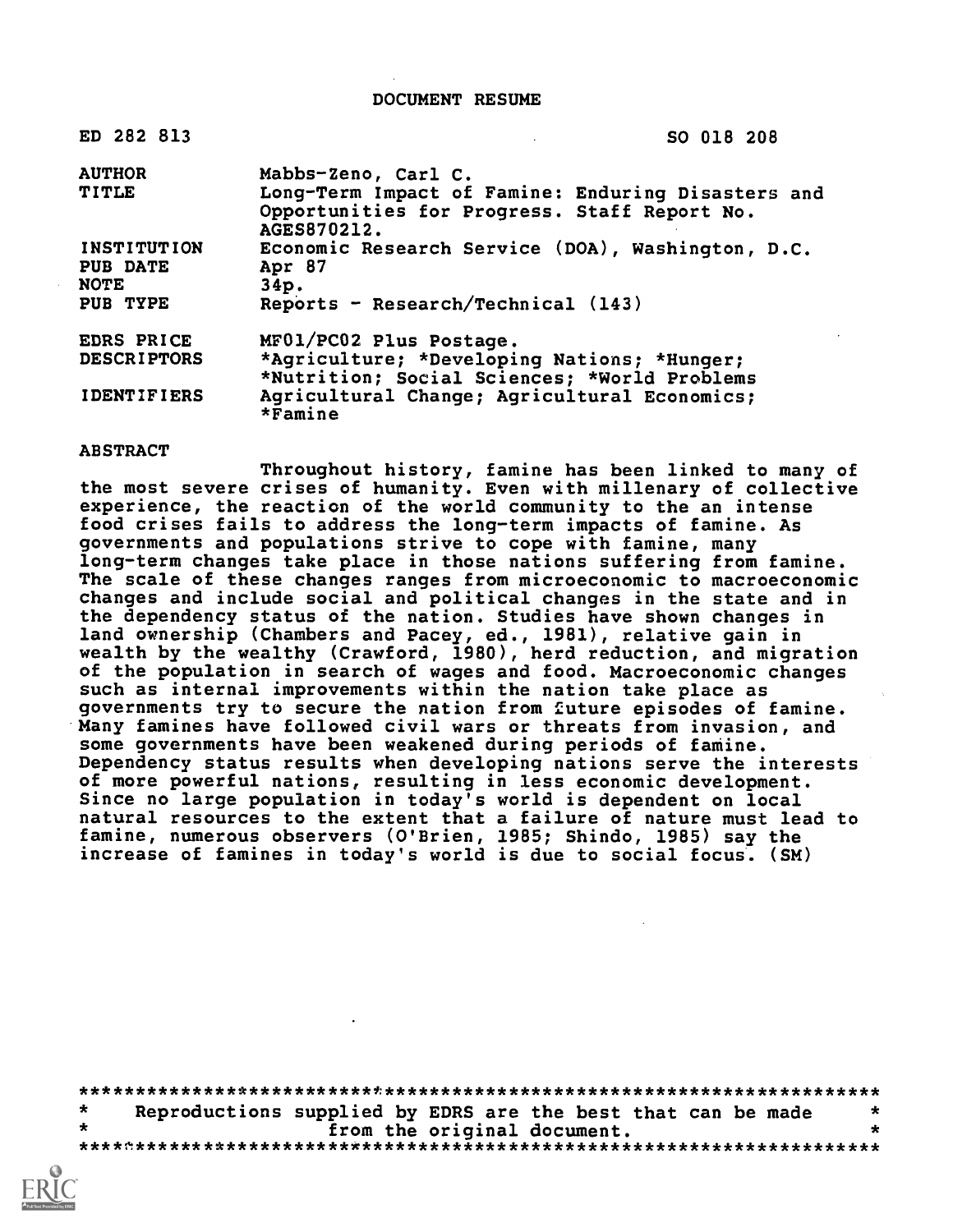

Economic Research Service

International **Economics** Division

# Long-Term Impacts<br>of Famine

Enduring Disasters and Opportunities for Progress

Carl C. Mabbs-Zeno

 $OQ/BCO$ 

U.S. DEPARTMENT OF EDUCATION Office of Educational Research and Improvement EDUCATIONAL RESOURCES INFORMATION

- CENTER (ERIC)<br>This document has been reproduced as<br>originating it.<br>originating it.
- Minor changes have been made to improve reproduction quality.
- Points of view or opinions stated in this docu- ment do not necessarily represent official OERI position or policy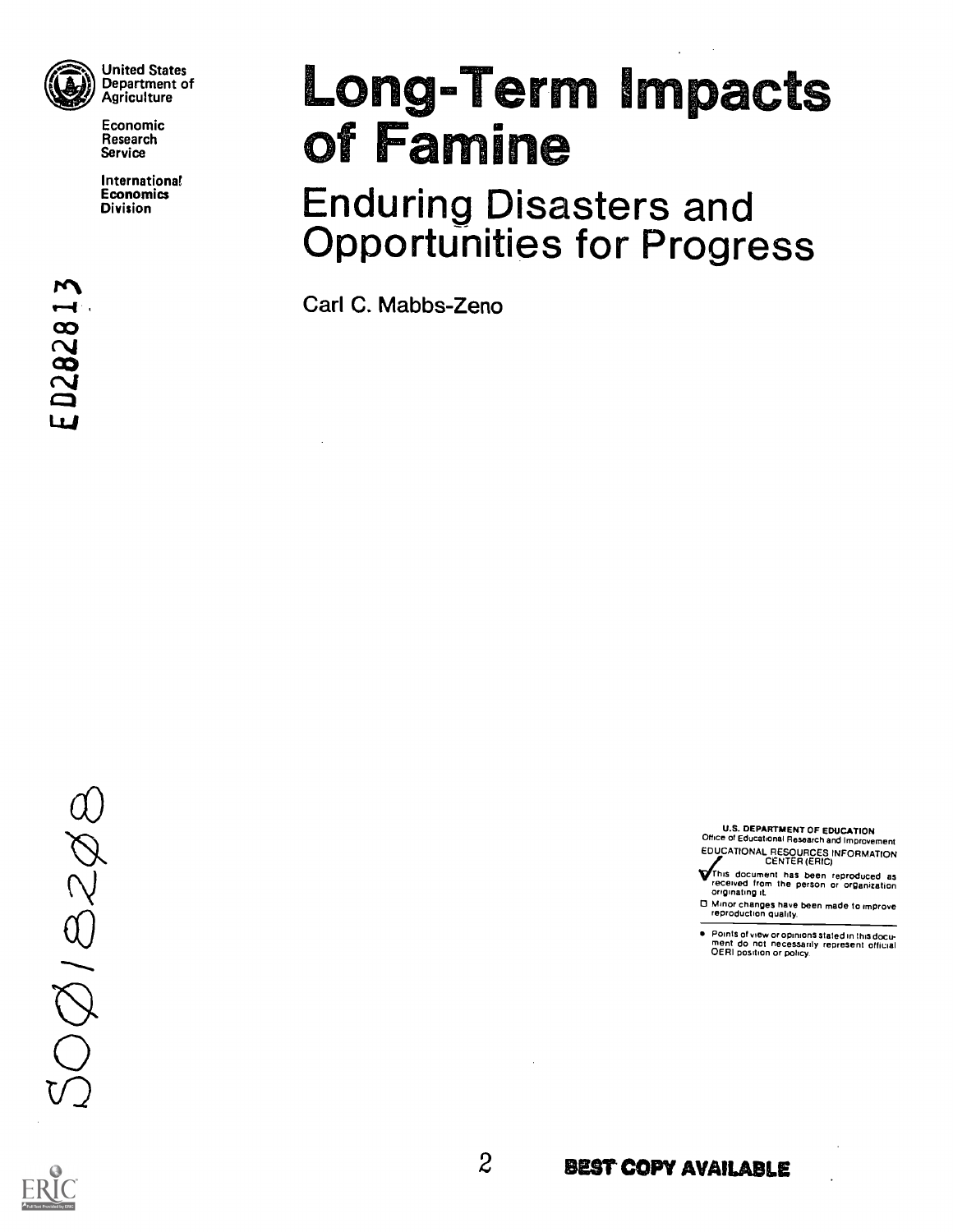LONG-TERM IMPACTS OF FAMINE: ENDURING DISASTERS AND OPPORTUNITIES FOR PROGRESS, by Carl C. Habbs-Zeno. International Economics Division, Economic Research Service, U.S. Department of Agriculture. Staff Report No. AGES870212.

#### **ABSTRACT**

Famines have numerous stages, each of which is characterized by a time of occurrence, and have various levels of durability, controllability, and reversibility. This report focuses on the relatively durable elements of famine, such as changed population structure, to identify policies which, if implemented before, during, and after the central famine episode, could mitigate long-term problems and take advantage of possible benefits,

Keywords: Famine, food aid, food crisis.

#### CONTENTS

| -20 |
|-----|
|     |

\*\*\*\*\*\*\*\*\*\*\*\*\*\*\*\*\*\*\*\*\*\*\*\*\*\*\*\*\*\*\*\*\*\*\*\*\*\*\*\*\*\*\*\*\*\*\*\*\*\*\*\*\*\*\*\*\*\*\*\*\*\*\*\*\*\*  $\star$  $\star$ \* This report was reproduced for limited distribution to the \* research community outside the U.S. Department of Agriculture. \*  $\star$  $\star$ \*\*\*\*\*\*\*\*\*\*\*\*\*\*\*\*\*\*\*\*\*\*\*\*\*\*\*\*\*\*\*\*\*\*\*\*\*\*\*\*\*\*\*\*\*\*\*\*\*\*\*\*\*\*\*\*\*\*\*\*\*\*\*\*\*\*

1301 New York Avenue, NW. Washington, DC 20005-4788 <br>
April 1987



f3 A.11A V V401 TZ!",i ii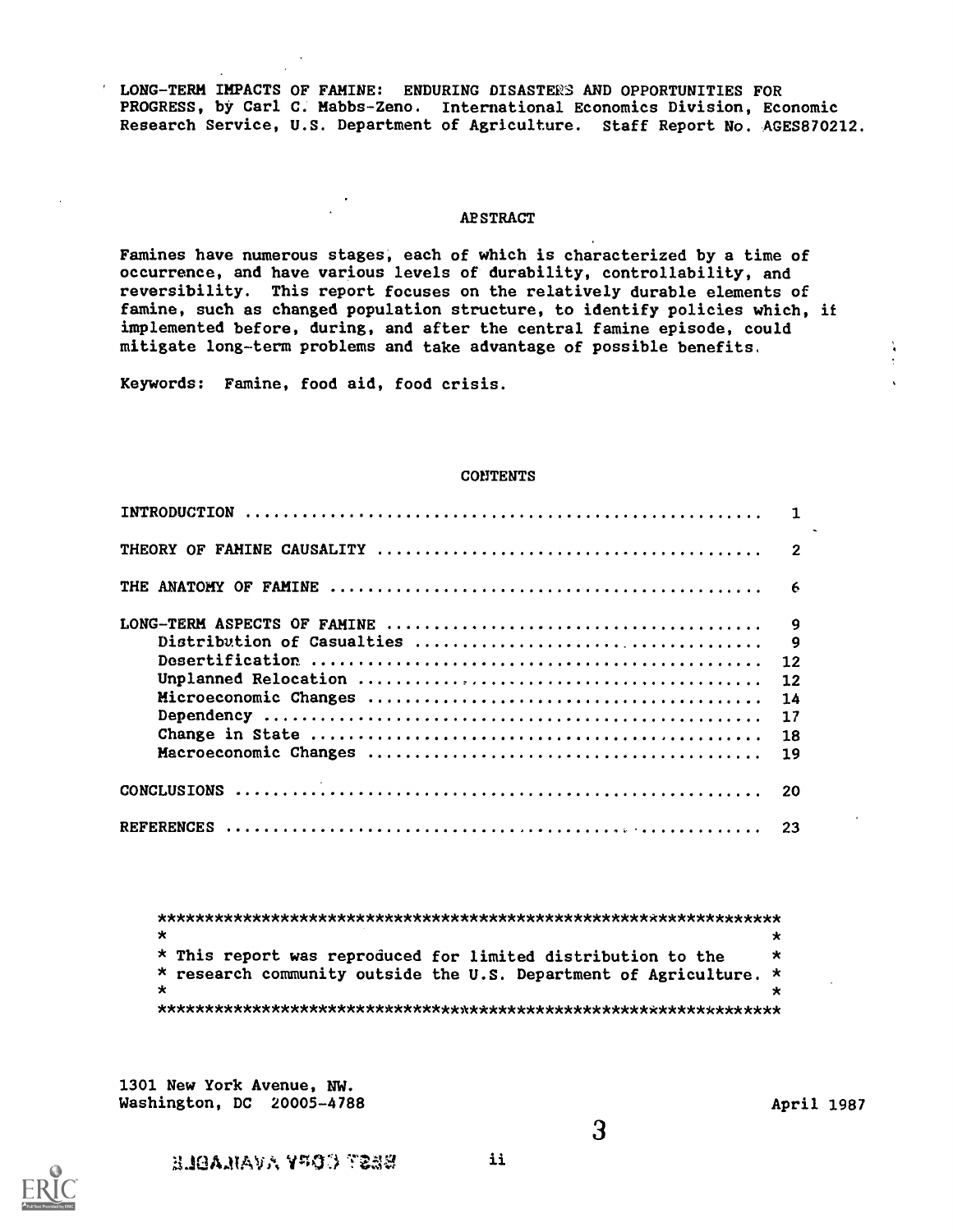### Long=Term Impacts of Famine

## Enduring Disasters and Opportunities for Progress

Carl C. Mabbs-Zeno

"Indeed, disasters have consistently provided opportunities for the initiation of radical changes in poor societies that enhance development far beyond the normal, pre-disaster pace." --Protein Caloric Advisory Group of the United Nations.

#### INTRODUCTION

The earliest record of famine comes from the Nile valley in 4247 B.C. (4).  $\frac{1}{l}$ In the ensuing millennia, famine marked many of the most severe crises of humanity, punctuating history with dreadful memories even more enduring than the statistics on loss of life would suggest. Such intense social disruptions bear a potential for controlled change which has been pursued at least since the overthrow of the Wang Hang dynasty in China during a famine in A.D. 23 (118). People, however, seldom prepared for the opportunities for change that were presented by the food crises. An early exception came from Ethiopian priests who, in A.D. 1625, recognized the potential that famine provided for gaining support for their apocalyptic message (95). Unfortunately, famine continues, erratic but incessant, even though technological advances have assured the capacity to produce aggregate food surplus, to monitor local needs, and to distribute aid. And, even with millennia of collective experience, our reaction to the most intense food crisis generally fails to address long-term impacts or to grasp the opportunities presented by catastrophe.

The term "famine" generally refers to the most extreme incidents of starvation and associated diseases. In previous centuries, data were too poor to permit much assessment of the intensity of specific famines. Uniform criteria for what was "extreme" are impossible, and designation of these famine periods remains subjective. Even in the 20th century, famine has been poorly documented with estimates of losses varying widely among observers. For<br>example, the official estimate of deaths during the 1943 Bengal famine was 26,000; however, recent researchers accept figures of 1.5 million or more ( $\underline{4}$ ; 108, p. 134; 99). The number of casualties was actively concealed by local officials during the Chinese famine of 1959-60, delaying national recognition of the scale of the crisis  $(134)$ . Data from the 1982 Chinese census suggest at least a doubling of previous estimates of losses in that famine  $(3, 2)$ .



The author is an agricultural economist with the Economic Research Service, U.S. Department of Agriculture.

<sup>1/</sup> Italicized numbers in parentheses identify literature cited in the References at the end of this report.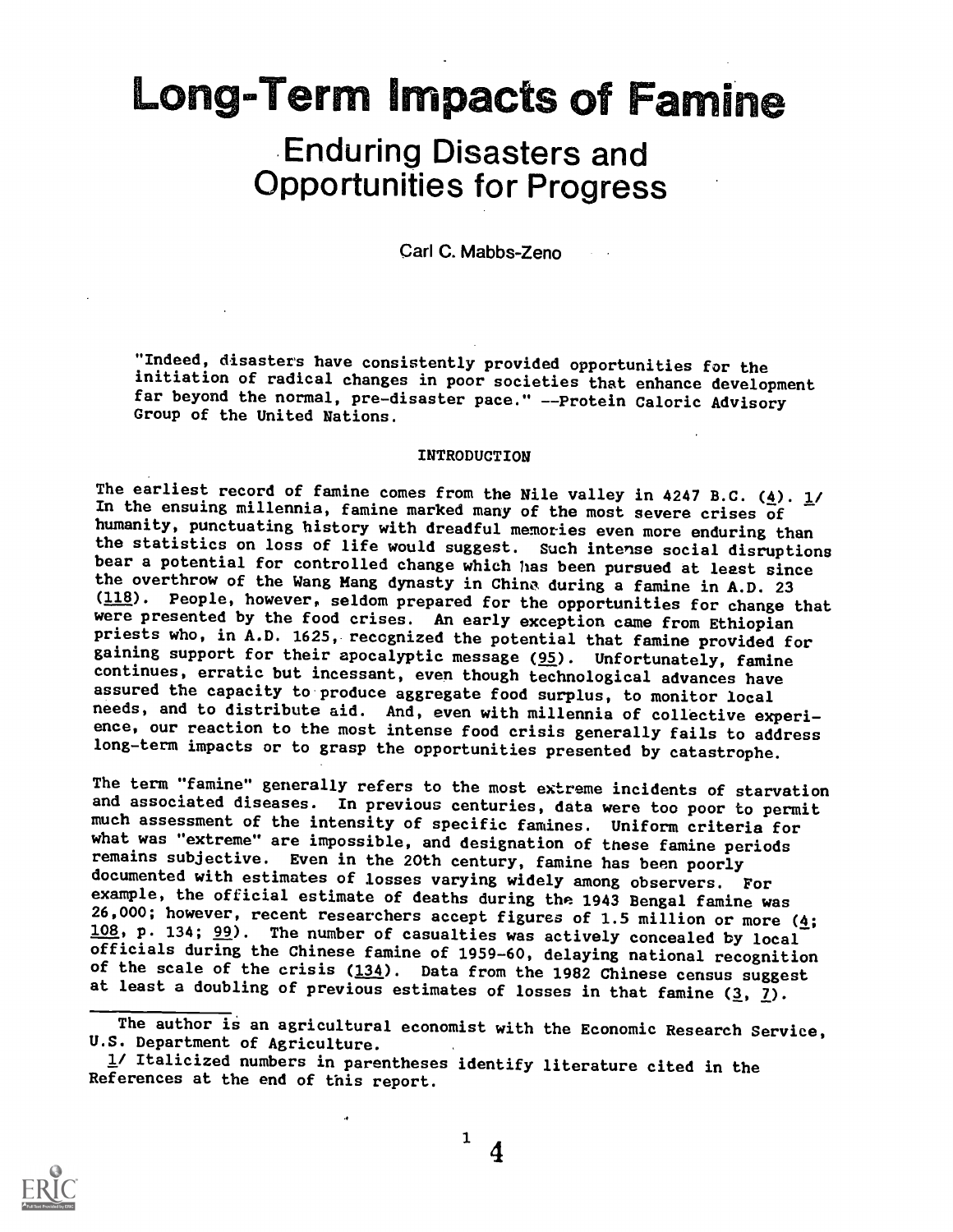Famine is difficult to define quantitatively, but it clearly refers to episodes of unusually high mortality in contrast with chronic hunger or malnutrition. Economic theories based on tendencies toward equilibrium are limited in their usefulness for analysis of famine because it is always episodic. Neoclassical economists generally regard famine as an extreme, though temporary, drop in the path through time of economic indicators which can be predicted only in a probabilirtic sense (93). Famine control strategies are based on raising the value of economic indicators or on reducing their variation.

Famine, however, like war and a few other types of acute crises, is far more than a bend in the path toward neoclassical equilibrium. Such crises dominate the history and development of many economies, prevailing over the marginal influences of traditional policy efforts which are directed toward more normal times (68). Nearly all research on famine is based on case studies of a single episode or on a series of episodes in a single location. This method is inappropriate for developing a theory of famine. Notable exceptions to this deficiency do exist  $(113, 108, 34, 36)$ , but these works tend to focus strongly on analysis of causality and on policies for reducing famine reoccurrence and intensity, stopping short on other important questions. In particular, the enduring impact of famine on an economy has not bean incorporated into any general model with consideration to exploiting the presence of crisis to promote development. If famines are important determinants of economic evolution, then actions to shape their influence may be useful.

#### THEORY OF FAMINE CAUSALITY

The early histories of many cultures include reports of famine. More than 1,800 famines appear in Chinese records since 108 B.C. (75). British history notes nearly 100 famines since A.D. 54 (99). Over 120 Soviet famines have been chronicled since A.D. 971 (36). Indian citations go back to A.D. 297 (36) and Ethiopia recognizes famine from A.D. 1252 (95). These earlier experiences shared the fundamental consequences of 20th century famine, but their causes are often modeled separately. Watts, for example, wrote of "precapitalist" famines whose occurrence is adequately explained by resource shortages in contrast to "colonial" and modern famines whose origins lie in social failures (137). Improved production technology and improved capacity to redistribute food has shifted responsibility to social institutions. However, there is no assurance that the food will be used to protect against starvation. Numerous observers have claimed that an increase in famines from social causes has contributed to a rise in famine vulnerability in particular locations (91, 115, 119). But, my recent review, with its specific definitions, was unable to confirm that occurrence of famine was increasing anywhere (73).

Various strategies have been applied to reduce the likelihood of famine resulting in relative security since 1850 in Western Europe, since 1950 in India and Eastern Europe, and since 1980 in China. The unpredictable institutional breakdown that accompanies war continues to threaten civilians with famine, such as during World War II in Greece, the Netherlands, Vietnam, Bengal State (India), and Honan Province (China). Famine caused approximately 6 million deaths during World War II.

Almost 50 million people have died in famines since 1940 (table 1). Several cases where famine did not arise in spite of severe stress are also noted in



2

 $\overline{5}$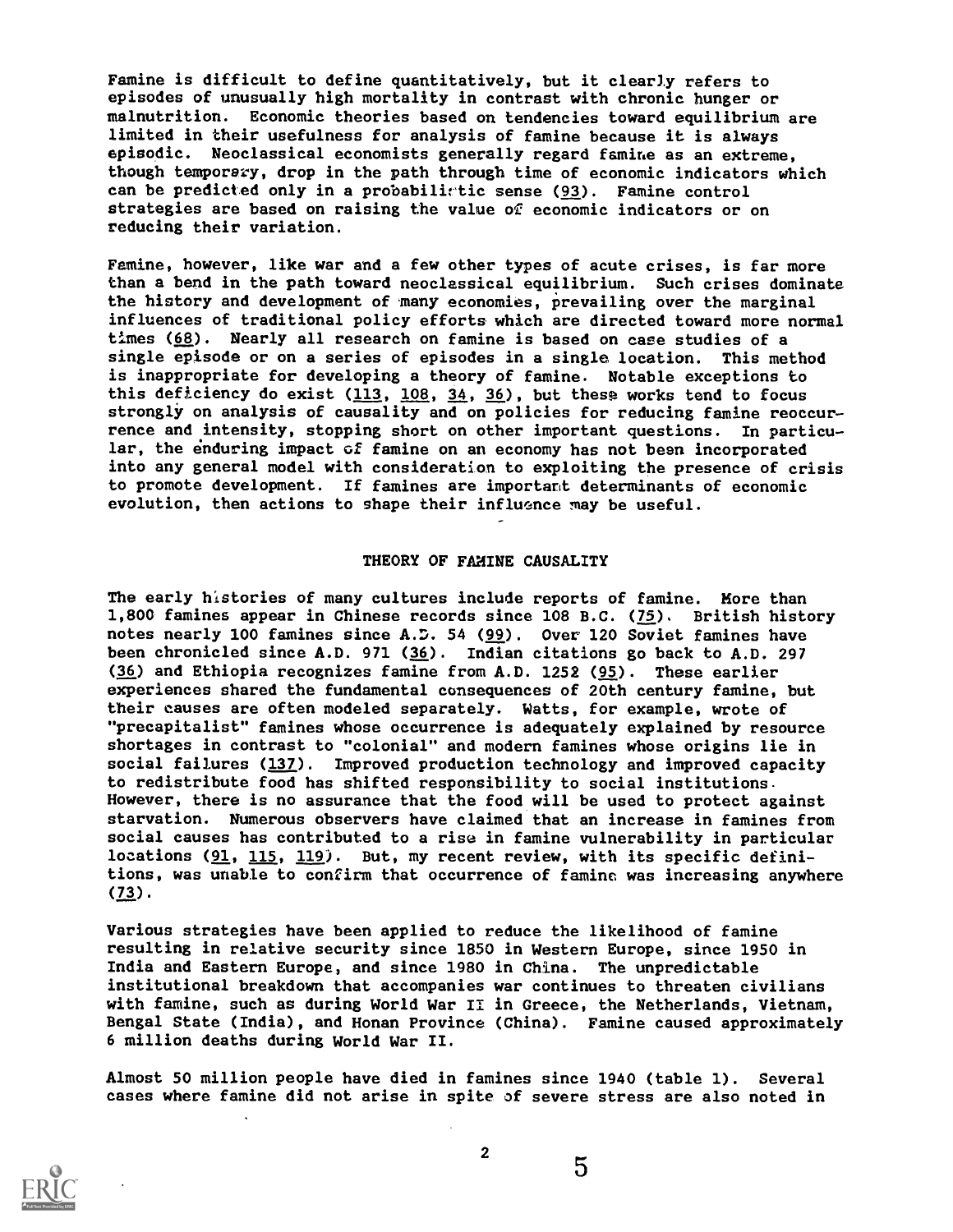table 1. These incidents highlight the association of civil war and modern famine. Kampuchea, Biafra (Nigeria), Uganda, Ethiopia (in 1983-85), Sudan, and Mozambique had armed rebellions beginning shortly before famines. These rebellions accounted for many famines but for only a tenth of the famine casualties and for an even smaller proportion of insurrections since World War<br>II. Although militarization has been firmly linked to famine (115), not all Although militarization has been firmly linked to famine (115), not all conflicts lead to famine. Thus, a model of famine causality must consider more than the factors that bring war.

Causes of famine include those underlying or ultimate factors that create vulnerability and the catalytic or proximate factors that touch off a specific occurrence (127). Some researchers consider broad economic development as the best strategy to eliminate the ultimate causes of famine, but the relative food security of India and China today suggests that considerable protection is possible even at a modest level of general development.

The earliest theories throughout the world on why famines occur came from theological interpretations, generally resulting in prevention strategies

| Area              |             | <b>Excess</b> |            |                    |
|-------------------|-------------|---------------|------------|--------------------|
| affected          | Dates       | deaths        | References |                    |
|                   |             |               |            |                    |
|                   |             |               |            |                    |
|                   |             | Thousands     |            |                    |
|                   |             |               |            |                    |
| Honan (China)     | 1941        | 2,500         | (99)       |                    |
| Greece            | $1941 - 43$ | 500           | (99)       |                    |
| Bengal (India)    | 1943        | 1,500         |            | (4, 27)            |
|                   |             | 3,000         | (108)      |                    |
| Tanzania          | $1943 - 44$ | $\star$       | (109)      |                    |
| Netherlands       | 1943-44     | 10            | (121)      |                    |
|                   |             |               |            |                    |
| Vietnam           | 1945        | 1,000         | (25)       |                    |
| Ukraine (USSR)    | 1947        | 2,000         | (36)       |                    |
| Ethiopia          | 1957-59     | 100           | (80)       |                    |
| China             | 1959-60     | 30,000        | (3, 2)     |                    |
| Ethiopia          | 1966-68     | 50            | (80)       |                    |
|                   |             |               |            |                    |
| Biafra (Nigeria): | 1968-70     | 1,500         |            | (4, 103)           |
| Sahel             | $1972 - 74$ | 1,000         |            | (67, 108)          |
| Ethiopia          | $1973 - 74$ | 250           |            | (108, 113)         |
|                   |             | 600           | (80)       |                    |
| Bangladesh        | 1974        | 1,000         |            |                    |
| Kampuchea         | 1975-78     | 2,000         |            | (2, 108)           |
|                   |             |               | (111)      |                    |
| Uganda            | 1980        | 50            |            |                    |
| Mozambique        | 1983-84     | 150           | (46)       |                    |
| Sudan             | 1983-85     | 150           |            | (18, 56)           |
| Ethiopia          | 1983-85     | 300           | (135)      |                    |
|                   |             |               |            | ( <u>56, 113</u> ) |
|                   |             |               |            |                    |

Table 1--Famine deaths since 1940

\*No estimate made.



 $\sum_{i=1}^{N}$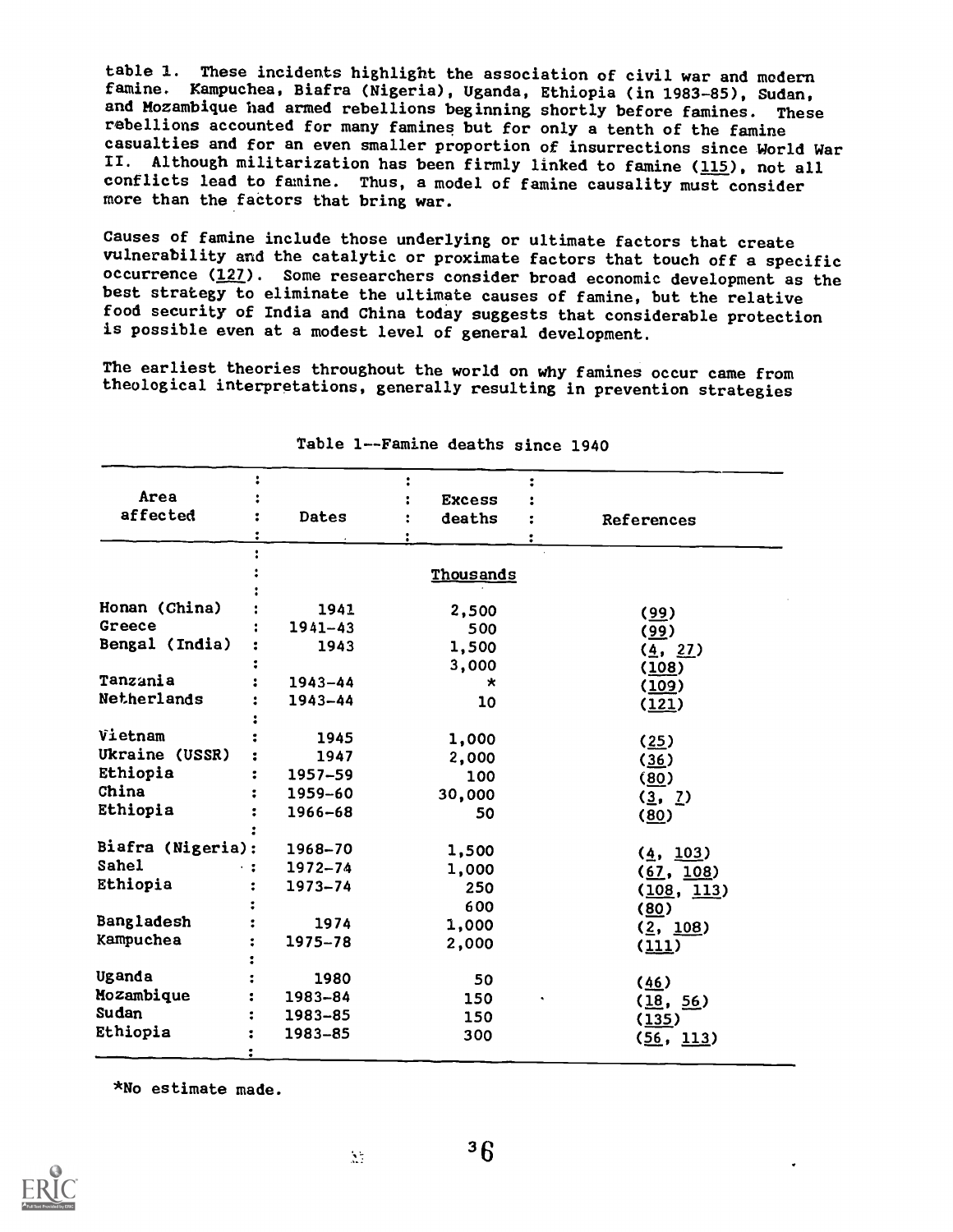based on adherence to religious doctrine. Thomas Malthus, although himself a cleric, published a secular essay in 1798 that was influential in relating overpopulation to famine  $(76)$ . Since then, many of the factors that may contribute to famine vulnerability have formed the basis of a theory of famine. Several analysts have proposed that their theory was limited to a particular place or time, Dando (36) designates five periods in history distinguished by fundamental differences in the cause of famine and by differences in the predominant location of famines (table 2). These broad categories are imprecise with limited implications for current policies, but they contribute to contemporary theory by suggesting some qualifications for the use of historical records.

Many theories attribute famine to a single source (table 3); others are based on elaborate theoretical structures that attempt\to account for interactions of that among causes and for threshold effects. These more complex perspectives often draw on models from physics and biology to understand the processes that yield relatively widespread and sudden institutional breakdown  $(34, 38, 96, 106)$ .

| Location             | Date          | Cause          |
|----------------------|---------------|----------------|
|                      |               |                |
| Northeast Africa and |               |                |
| Middle East          | 4000-500 B.C. | Physical       |
| Mediterranean Europe | 501-500 A.D.  | Transportation |
| Western Europe       | 501-1500      | Cultural       |
| Eastern Europe       | 1501-1700     | Political      |
| Asia                 | 1701-1974     | Overpopulation |
|                      |               |                |

Table 2--Characterization of periods of famine history

Source: (36).

Table 3--Models of famine based on a single cause

| Cause                    | References   |  |
|--------------------------|--------------|--|
|                          |              |  |
| African socialism        | (115)        |  |
| Capitalism               | (74)         |  |
| Climate                  | (36, 124)    |  |
| Colonialism              | (11)         |  |
| Culture                  | (36)         |  |
| Cycles                   | (78, 129)    |  |
| Desertification          | (125)        |  |
| Militarism               | (115)        |  |
| Overpopulation           | (36, 50, 76) |  |
| Precolonial institutions | (101)        |  |
| Supernatural forces      | (80, 136)    |  |
| Transportation           | (36)         |  |
|                          |              |  |

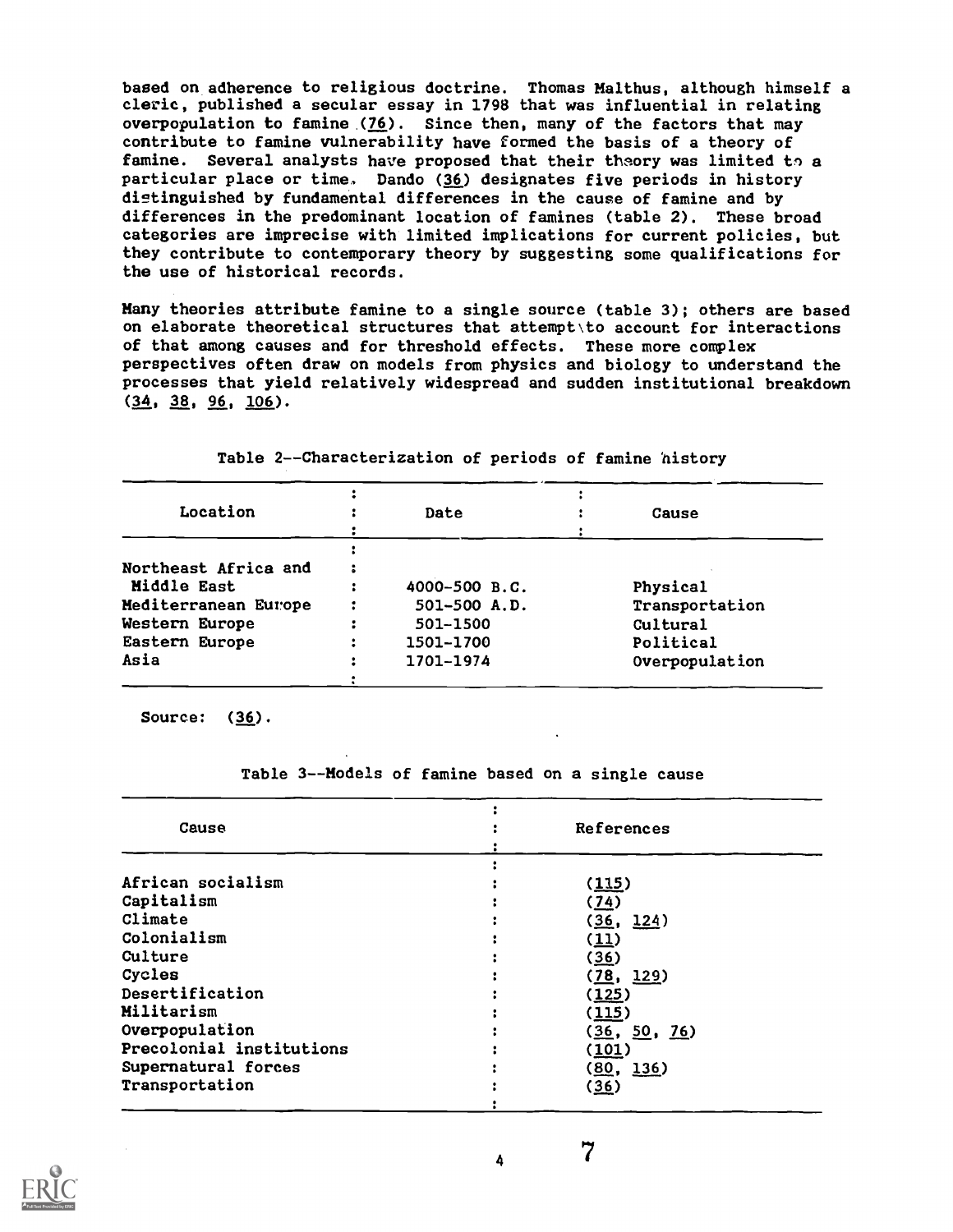The dominant theory of famine causality, as indicated by the policies of most governments, is based on food availability decline (FAD). This approach links famine to an unusual decline in aggregate food available within a country or region. The proximate cause is generally reduced food production due to drought or, less often, due to floods, crop diseases, or pests. This view of famine generates a prevention strategy to stabilize food availability in spite of variation in the food production (140). Development of drought-resistant species, increased food storage, and closer monitoring of aid needs are typical programs within this strategy.

Numerous researchers kave criticized the FAD approach. The linkage between climate and famine has been shown to be weak (86) and declining ( $\underline{14}$ ). In a rare case of systematic research across time, Buchinskiy, after identifying 60 major droughts in or near Russia between 994 and 1954, found less than a quarter of those droughts were a factor in famine  $(17)$ . Drought was a major factor in only 16 percent of the Russian famines since 994. Sufficient food to feed India was produced even in the famine years of the 19th century according to the report of the Famine Inquiry Commission of 1880. Regional food supplies were apparently adequate during famines in the Sahel in the early seventies  $(87, 108)$ , in India's Bengal State in 1943 (108), and in Ethiopia in the seventies  $(60, 70, 80)$ .

Most of the recent cases where famine was associated with major aggregate declines in food availability cannot be explained on the basis of variation in natural factors. The USSR in 1947 and China in 7.959-60 suffered from human actions as much as from nature. Vietnam, Kampuchea, and Biafra (Nigeria) cannot claim natural disaster among the causes of their last famines. Brass ( $\tilde{1}5$ ) emphasizes three points in his critique of the FAD approach: (1) it ignores regional and class differences, (2) it minimizes internal solutions in favor of foreign aid, and (3) it diverts attention from normal suffering of some groups.

The major alternative model has roots in the analysis of various famine commissions in India dating from the last century  $(16)$  as well as recent observations ( $2$ ,  $10$ ,  $54$ ), but the model was definitively expressed by Sen (108) under his term "entitlement approach." The emphasis here lies in analyzing the rights to food that various groups possess. This approach distinguishes between failures of direct entitlement (loss of rights to food . by farmers due to low farm production) and failures of exchange entitlement (loss of rights to food by anyone who normally depends on trade that is no longer available). This view brings price analysis into the heart of the discussion of who suffers during famine.

Mariam's characterization of modern African famine, based on Ethiopian experience between 1955 and 1977, illustrates the range of concerns that emerge from this vantage point  $(80)$ . One ultimate factor in his analysis is the ascendant petty bourgeoisie, who vigorously promote the commercialization of agriculture. This transformation increases the number of landless and limits the growth potential for much of the remaining peasantry. During drought or some other proximate stress, the government responds slowly to crisis among people who have poor communication with the authorities and little political power. The paradigm suggests that famine protection might come from more democratic government institutions or from more equitable access to productive resources.



 $58$ 

 $\ddot{\phantom{a}}$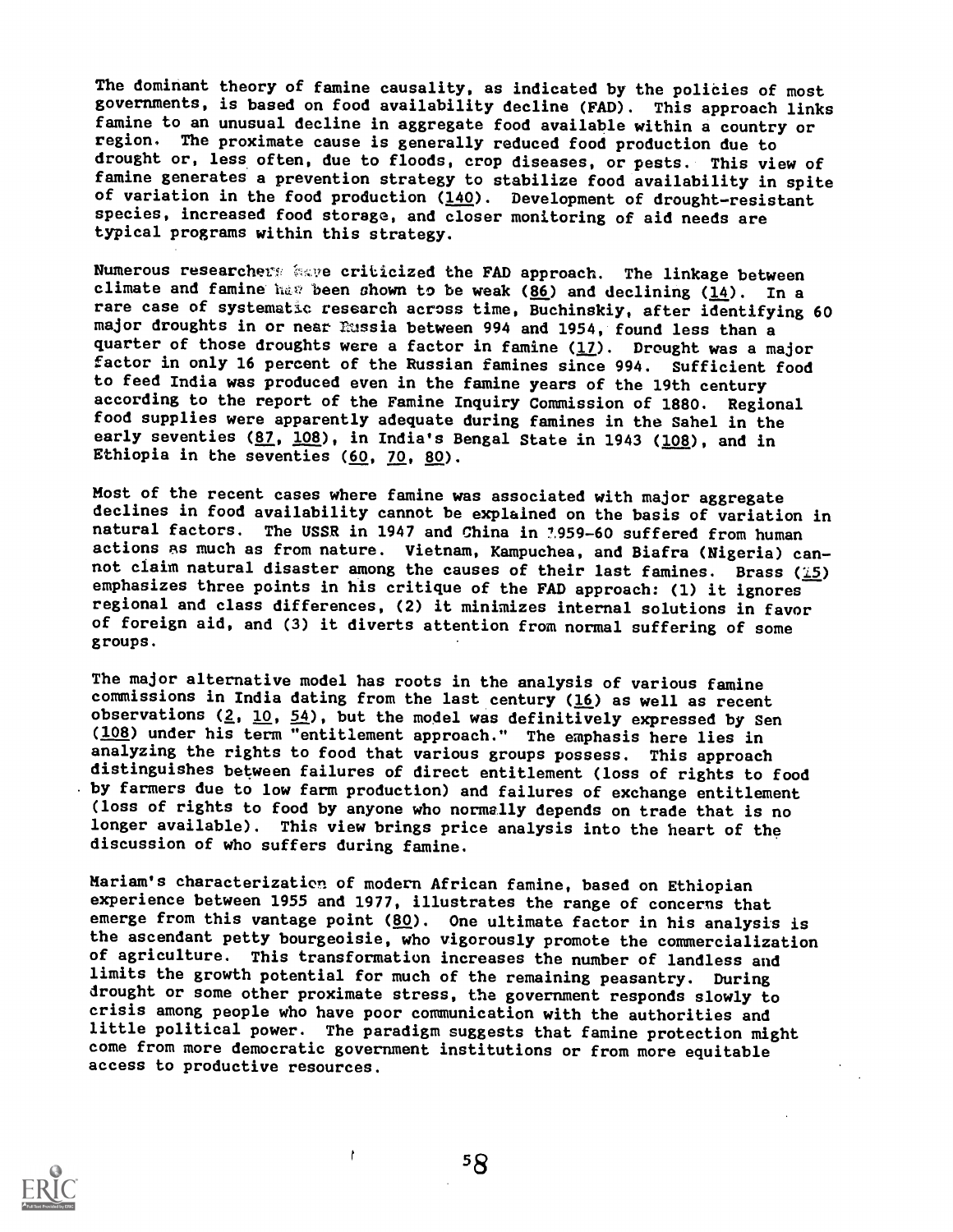The two models are partly reconciled by regarding them as characteristic of different time periods. The FAD model might have been appropriate in an age without recourse to the productivity and redistribution opportunities of today and without pressures from input markets and dependency on output markets. Sen's model represents modern famines better. Watts (137) is precise in his designation of Nigerian famines as results of FAD or not, with precapitalist causes of absolute food shortage giving way after 1900 to colonial famines in which political economy dominates. There is no synthesis, however, that fully reconciles the competing views on what causes famine. Insights from several schools of thought contribute to the analysis of famine structure and effect.

#### THE ANATOMY OF FAMINE

Although famine does not typically begin or end abruptly, a series of phenomena caused by crisis or threat of crisis can be delineated. Some of these phenomena are short-lived, such as the drawdown of food stocks. Others are persistent, such as the loss of landownership by some families.

Prevention and response policies can be applied only to those components of famine that can be controlled to some degree. The least controllable components (such as altered population structure) arise from biological or physical processes. Others (such as increased debt commitments) are products of choice, even though the choice was made with limited options. Controllability derives from the possibility that human decisions had a direct impact on famines regardless of who made the decisions.

Watts (137) emphasizes the importance of policymakers to know how reversible various stages of famine are. These stages range, in his analysis, from the easily reversed shift toward drought-resistant foods to permanent outmigration.

Four components of famine, (time of occurrence, duration of occurrence, controllability, and reversibility) Provide parameters for describing the anatomy of famine. The structure is clarified by such description because the four parameters are not independent; knowing about one parameter reveals something about another. Table 4 portrays the matrix of all pairs of

| Parameters        | Longer<br>duration | Later<br>$\ddot{\cdot}$ | More<br>: occurrence : reversible : | More<br>controllable |
|-------------------|--------------------|-------------------------|-------------------------------------|----------------------|
| Longer duration   |                    |                         |                                     |                      |
| Later occurrence  | $\div$             |                         |                                     |                      |
| More reversible   | -                  |                         |                                     |                      |
| More controllable |                    |                         |                                     |                      |
|                   |                    |                         |                                     |                      |

Table 4--Matrix of correlations among parameters for famine components

+ indicates positive correlation.

- indicates negative correlation.

1 indicates identity.

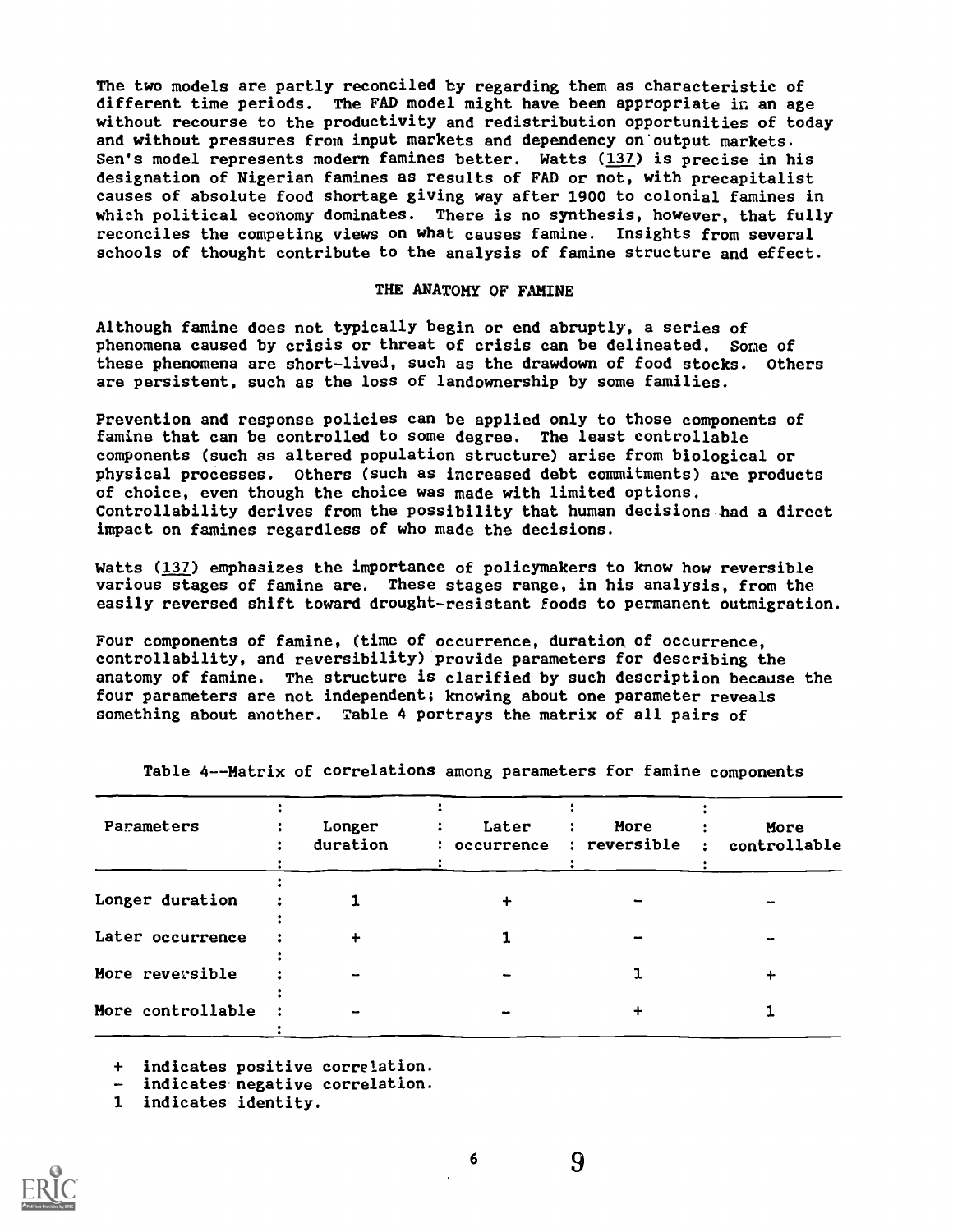correlations among these parameters. Each element off the diagonal of the matrix is marked to show whether the indicated correlation is positive or negative. Examples for the six possible unordered pairs in the matrix are represented individually by figures 1 through 3.

As crisis deepens with the passage of time, people accept actions that are<br>more difficult to retract and, therefore, that bear additional risk. Figure 1<br>shows the relationship between time of occurrence and reversibility. this relationship, Watts  $(137, p. 436)$  also emphasizes that the level of commitment of domestic resources increases with later, more irreversible actions.

Relatively controllable phenomena tend to be reversible, although there are significant exceptions. Revolution, for example, is not a mechanistically determined phenomenon yet, once a revolation has occurred, the prior condition cannot be recovered. More typical is the example of migrating to find work. This action results from a choice that may later be reversed by migrating back. A typical uncontrolled aspect is failure to plant for lack of seed. This inaction soon becomes irreversible.

Famine occurs only if control has been lost. Figure 2 shows the relationship between time of occurrence and controllability. There are also important exceptions to the inverse relationship suggested here because weather and other uncontrolled phenomena contribute to the formation of famine. As a famine progresses, the normal, controlled responses are exhausted before more searching, riskier strategies are implemented.

The more enduring actions and effects tend to arise as a famine matures (fig. 3). Among controllable activities (such as food aid) response lags behind need, and the heaviest commitments await stronger justifications. Among uncontrollable phenomena (such as drought) effects accumulate over time, becoming more enduring as famine deepens.

The inverse relationship of duration to controllability arises because more enduring effects tend to be difficult to control. The relationship between duration and reversibility, however, is especially strong because irreversibility logically implies duration.

With this vocabulary, analysts can focus on particular portions of the famine anatomy, cognizant that other portions may be affecting, or may be affected by, those under discussion. Relatively uncontrollable elements in the falling market prices for livestock, rising market prices for grain, increased disease, and widespread starvation. The sequence of uncontrollable elements in the 1967 Biafran famine included rising market prices for all fo drawdown of food stocks, and deaths of infants and children from malnutrition,<br>mainly kwashiorkor, a protein deficiency disease. In the Kampuchean famine of 1975, almost no aspect other than the biology of death was uncontrollable.

Certain elements tend to occur together although an entire set may not arise in a particular famine. For example, drought is associated with small harvest, food shortages, and migration out of the drought area. There was, however, no drought or other major weather problem in Biafra in 1967 or<br>Kampuchea in 1974. The association of events is also broken when drought<br>fails to generate migration or famine as with the 1976 drought in England.

 $\sim 1$ 

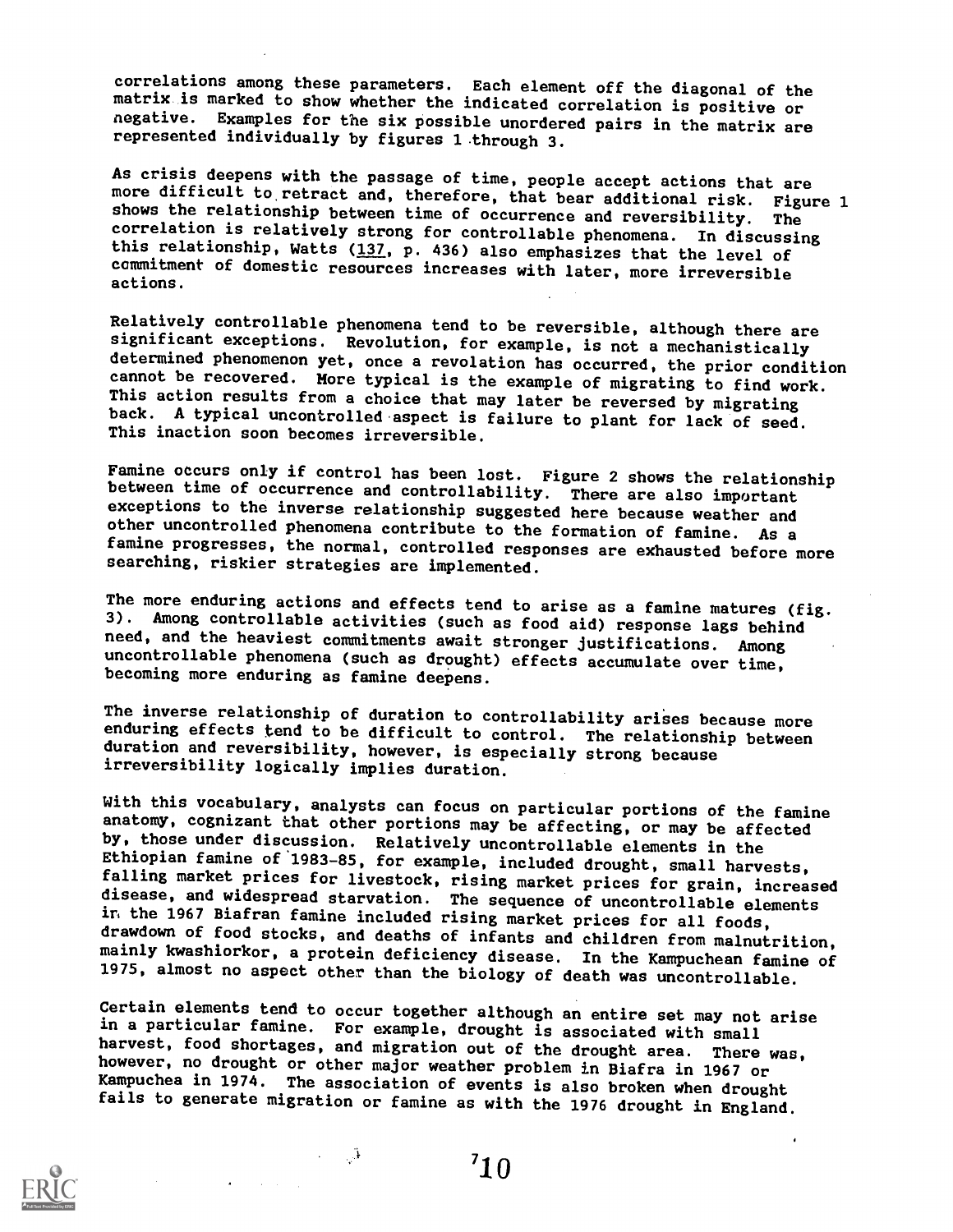

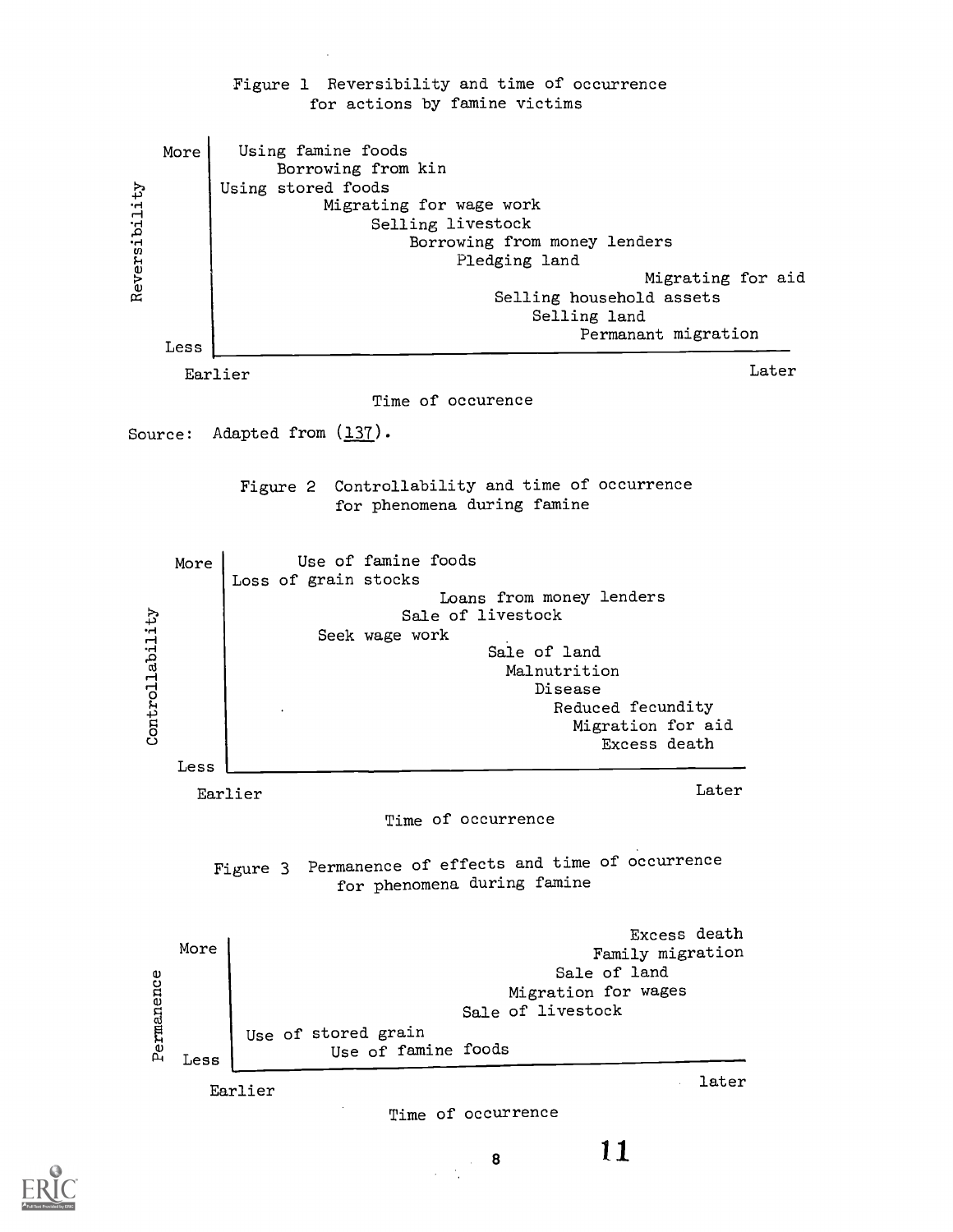Clearly, any general characterization of famine components must either limit itself to nutrition biology or rely upon very abstract description.

Analysis of these sets of characteristics, however, facilitates analysis of specific famines once the included sets are identified. Thus, the following investigation of long-term aspects of famines traces several chains of events that have occurred, even though these chains of events are not possible for all famines.

#### LONG-TERM ASPECTS OF FAMINE

The long-term aspects of famine are reviewed here in order to suggest policies to avoid problems and to promote positive aspects. The topics are discussed in approximate progression from least controllable to most controllable, thereby, concluding with aspects that are responsive to policy.

#### Distribution of Casualties

Famine is defined by widespread loss of life, altering population structure for many years. Loss of life during a famine is greater for children and the elderly. For example, mortality due to famine among infants in Bangladesh was estimated at 53 percent in 1974-75. In 1980, 61 percent of the infants died in Uganda, compared with 14 percent of the adults  $(2)$ . Children below 15 years of age accounted for 64 percent of Ethiopia's population before the 1973-74 famine but only 56 percent after; the proportion of children below 5 years of age fell from 18 percent to 11 percent  $(42)$ . The youngest infants, however, fare better in mortality statistics than their siblings, because they are still breastfeeding and competing less directly with adults (24).<br>Malnutrition is especially dangerous to infants, however, because they are more susceptible to permanent brain damage (6). Loss of aged members does not alter a country's population structure for as long as the loss of children. The loss of aged and infirm people does not generally impede recovery from famine because they are less productive economically (120).

A further effect may arise from a reduction of birth rate beginning 9 months after the onset of famine  $(13, 65)$ . This reduction could result from the breakup of families (20, p. 48; 58, p. 21), from diminished health of potential parents, and from delayed marriages (104; 120, p. 95; 30, pp. 82-3; 58). Of these three reasons, the effects of reduced health on fecundity is the most controversial. Physical effects of malnutrition are regarded as minor in most cases (12, 13), except in studies of the Dutch crisis in 1944-45 ( $\frac{47}{121}$ , 121). Malnutrition among children, however, may reduce their fecundity, which will be revealed only when they reach child-bearing age  $(43)$ . The long-term effect of family breakup and delayed marriage may be offset entirely by high birth rate was<br>rates directly following a famine (13, 19, 58). China's annual birth rate was estimated to have declined during famine from 35 per 1,000 in the ear y<br>fifties to 95 per 1,000 in 1961 (139). This would account for a reduction of 20 million births. The combined effects of reduced birth rate and increased mortality in children is apparent from the 1982 Chinese census data (fig. 4). The number of people missing from the normal pattern who would have been 22 or<br>23 years old in 1982, is about 1.5 percent of the total population, or nearly 23 years old in 1982, is about 1.5 percent of the total population, or nearly 15 million people. No "baby boom" following the famine is revealed by these data.

Death also tends to discriminate by gender during famine, with women generally more affected than men. Men are more likely to migrate first in search of

 $\mathbf{r}$ 

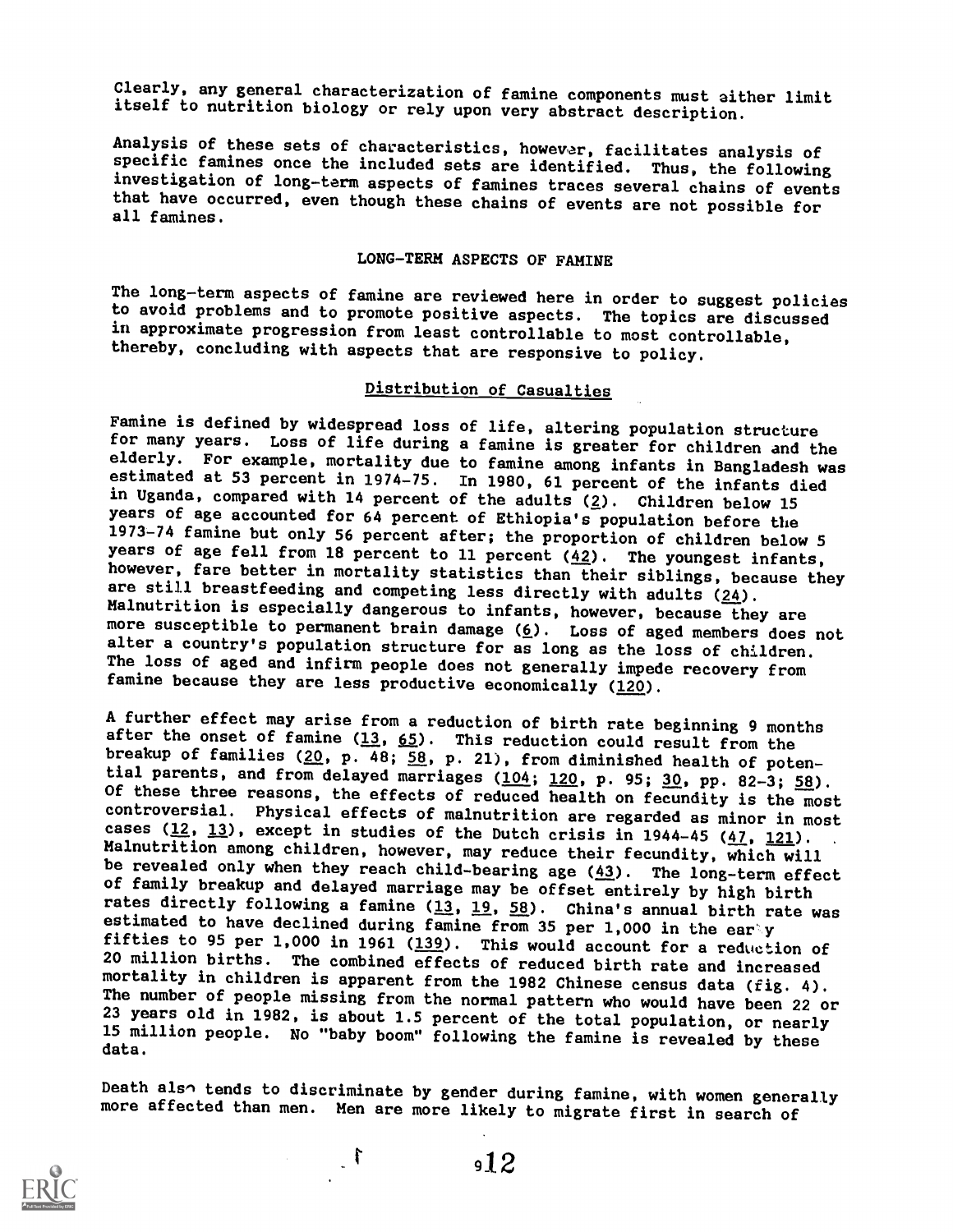

 $\frac{1}{2}$ 

 $\ddot{\phantom{0}}$ 



 $\sqrt{2\pi}$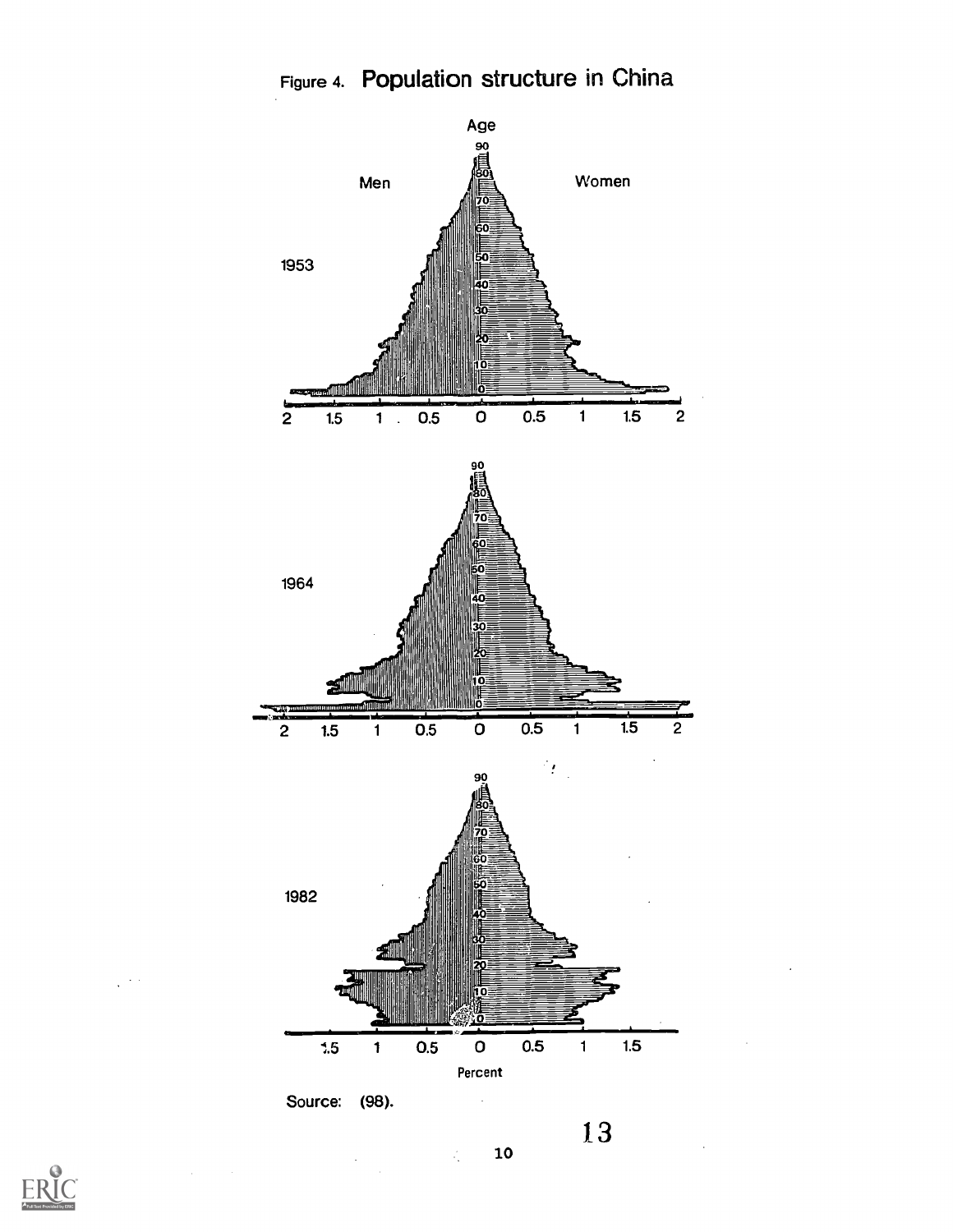work, not necessarily intending to abandon their families but doing so in fact if no savings can be sent back. Most African reports indicate a higher death toll among women, but greater mortality among men was claimed during a 1914 famine in Nigeria (137, p. 292). The ratio of women to men in Wollo, Ethiopia, was 115:100 before the famine and fell to 89:100 by 1974 (42). In India, however, male mortality seems higher, reportedly because women employ more effective coping strategies (85). Male deaths in Bengal, India, were twice that of females in 1876 ( $61$ ). Male deaths in Bengal increased 62.5 percent, compared with 53.2 percent for females in 1943 (62).

Mortality sometimes differs significantly among occupations. Sen (108) emphasizes that starvation is generally reserved for the poor even during famine, and most researchers recognize increased differences in mortality among classes during famine (34, p. 18). Large landowners and others with wealth are the last to go without food. Death rates for landless people were three times higher than for those with 3 acres (1.21 ha) or more in Bangladesh during 1974-75. The death rate difference between children of landless parents and those of landowners was even more pronounced  $(24)$ . Most deaths in the Barbados famine of 1647-50 and in the Jamaica famine of 1781 were among slaves (136).

Beyond the effects of income, however, different occupations are affected differently. Where famine results from a shortfall in production, food producers have their income (entitlement) most directly affected. Subsistence producers typically have little to offset their losses. Data from Bengal, India, for 1943 illustrate significantly greater mortality among food producers than wage earners (108, p. 89), although agricultural wage earners were hit hard (88). In Calcutta, the relative disadvantage of rural migrants was abetted by relief programs designed for urbanites (108 p. 56; 53).

Livestock producers are especially vulnerable. About a fifth of the Sahelian population depends on herding activities (131). The quality of the herd deteriorates with the decline of forage during drought, so animals are sold to salvage whatever value remains, regardless of prices. In fact, livestock prices may drop precipitously during drought because of the increase in quantity supplied to the market (84, p. 90; 137, p. 385). Herders are dependent on trade because their livestock holdings are seldom sufficient to directly provide the calories necessary for survival (128). The caloric terms of trade for livestock products versus grains normally favor livestock, but drought-induced price changes for both types of commodities rapidly shift the caloric terms of trade to favor grain.

The impact of famine often varies among ethnic groups. In areas where different ethnic groups have different income levels or occupations, those qualities typically lead to differences in impact. For example, the Afar were hit especially hard among Ethiopian groups in the early seventies (44). When these groups are separated geographically, differences in impact may arise. The Biafran famine in 1967 was experienced primarily by the Ibo because their population in southeastern Nigeria had increased by a million migrants from elsewhere in Nigeria (103). Differences in political power among ethnic groups also contribute to differences in government relief effort. The relatively weak political influence of nomadic groups was apparently a factor in limiting the early response to their problems in the Sahel in the early seventies  $(112)$ . In 1983-85, the Ethiopian Government was unenthusiastic in providing relief for groups suspected of supporting Eritrean secession  $(68, 122)$ .



 $n \t14$ 

 $\mathcal{A}^{\text{opt}}_{\text{max}}$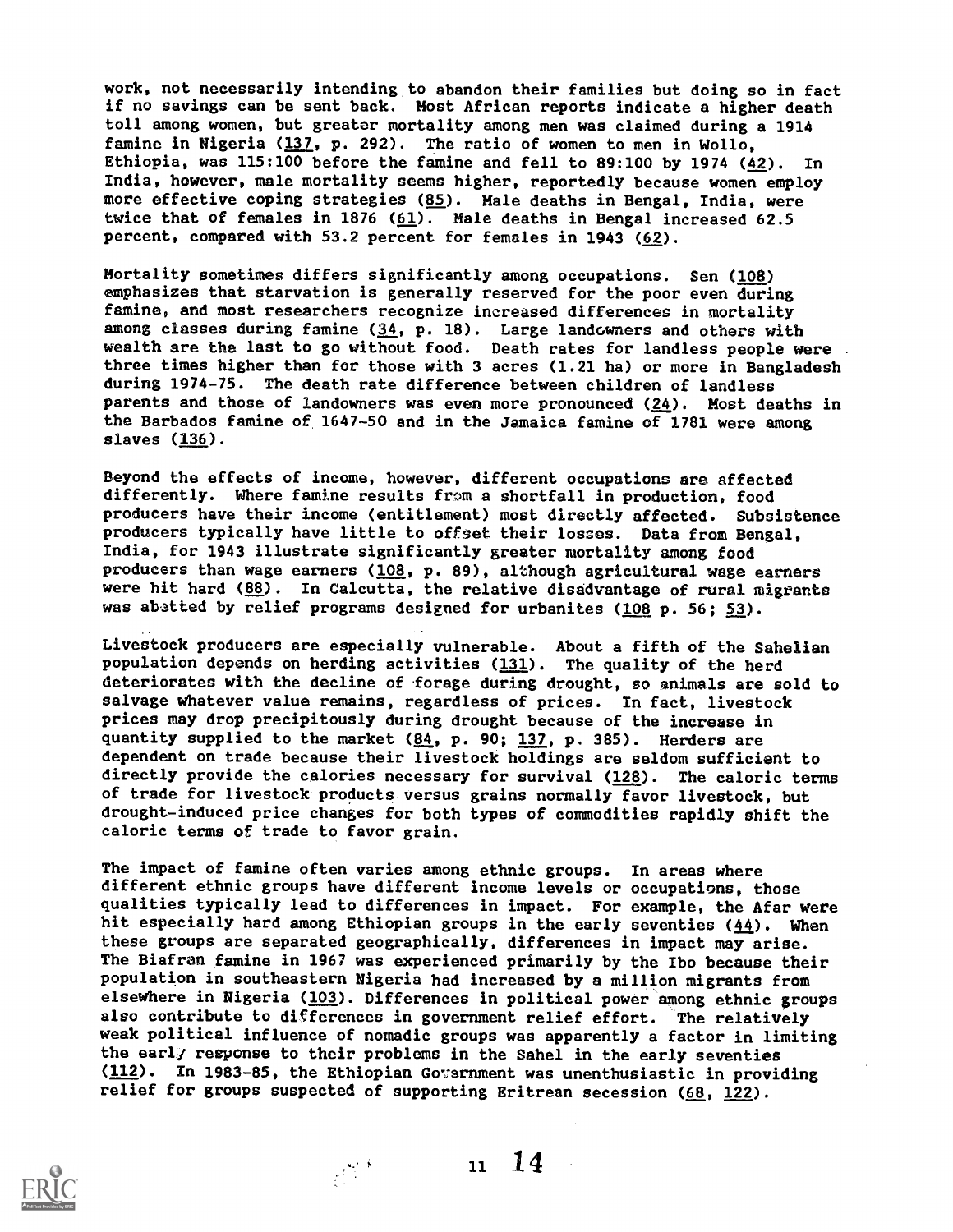#### Desertification

Desertifieation refers to the expansion of unproductive land area. It results from changing climate and other natural occurrences and from human activity. A lively debate during the seventies on whether long-term climatic change is responsible for desertification in Africa has quieted into a consensus that the recent droughts probably constitute normal rainfall variation within the dominant rainfall pattern of the past 1,000 years (67, p. xxi; 82; 107; 125). There is, however, evidence that growth of desert areas promotes further desertification nearby  $(23, 89)$ . Thus, human abuse of the environment can promote natural processes of degradation. The 1980 food crisis in northeast Uganda (77, 119) and the famine in Wollo and Tigre, Ethiopia, in 1983-85 (141) were attributed, in part, to environmental destruction. Major floods in China are attributed to cutting of forests and to filling of lakes, but no famine resulted (117).

The view that desertification contributes to famine suffers from a misunderstanding of the pace and scale of desertification, and is no longer widely held by researchers on this topic. Although as much as 60,000 square kilometers may be lost to desert each year in Africa (105), the permanent loss of productive land fails to account for much of the production shortfall in any country or for any famine (125).

The major causes of desertification, deforestation, overgrazing, and overcultivation are found in nonfamine times. Overgrazing and overcultivation may even be reduced during famine, with fewer livestock and less cropping. Nonetheless, famine sometimes accelerates desertification. When famine is associated with drought, the natural environment is especially fragile. Deforestation may increase as collecting firewood gains in value relative to agricultural work. Pastures have lower carrying capacity and the percentage of goats increases because goats consume pasture plants more completely. With less grass and livestock produced, fewer nutrients are recycled. Environmental damage is particularly intense at the remaining water sources, such as wellheads. After the drought, marginal lands are increasingly cultivated by people who sold their cropland during the famine.

#### Unplanned Relocation

Large populations often relocate during famine in search of a more favorable location; many do not return after the crisis. Thus, both regional shifts and rural-urban shifts may arise and persist. Unplanned relocation refers to human movements made in response to unusual circumstances according to decisions by individuals or families. This does not include normal seasonal migrations or government resettlement schemes. Unplanned relocations occur at three stages in famine development: before the famine, as food shortages become apparent, and as food shortages become severe.

Relocation prior to a famine may be a potential cause of famine rather than an effect. Large refugee populations contributed significantly to several recent famines. The most apparent of those was in Biafra in which more than a million Ibo moved into southeastern Nigeria in 1966 (103), contributing to conditions in which nearly a million people died from malnutrition over the following 2 years. A similar situation occurred during the secession struggle of Bangladesh from Pakistan in 1971 when 8-10 million refugees entered India. A major relief effort by India, based on its experience with famine and accounting for a fifth of India's annual economic and social development

 $\sim 3$ 

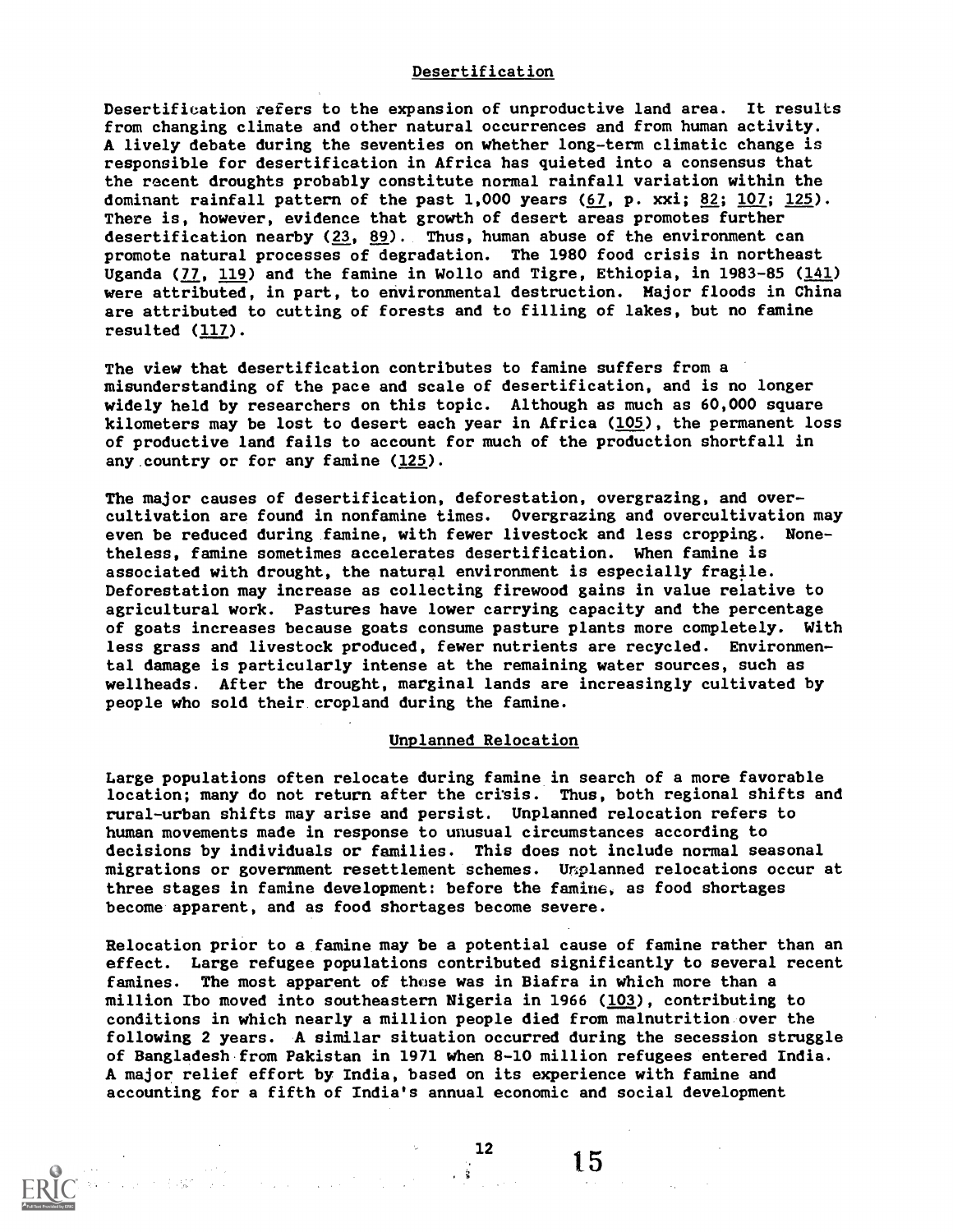budget, successfully averted casualties on the scale of famine  $(4, 99)$ . The Kampuchean famine was also affected by prior relocations. By 1972, 2 million of Kampuchea's 7 million citizens had moved from their homes, many into Phnom Penh, as a result of a civil war. Movement out of the cities was induced by the new government after April 1975, and these migrants suffered especially heavy losses in the subsequent famine (111).

As food shortages become apparent during the early stages of famine, families often send one or more members in search of supplementary wages. In Africa, young males usually move to cities  $(20, pp. 23-31; 21, p. 180)$ , but female migration to urban aveas has also been high in some instances (104). In southern Niger, the proportion of males aged 15-44 working outside the village rose from 33 percent to 75 percent in 1974, mostly at jobs in large cities (43). The effects of crop failures in western India during 1870-1920 also were mitigated by movement to wage-labor areas (83). Young men moved into coffee-growing areas of southern Ethiopia in early 1973, anticipating increased crisis in their home regions (80).

Urbanization in the western Sahel was anhanced by migration in the early twenties (28) and in Chad and Sudan in 1983-85. The proportion of female migrants to urban areas is generally higher in India during famine (33, 97). During the 1943 famine in Bengal, there were twice as many women as men aged 15-20 among the destitute of Calcutta, and more than half of the adult migrants were women (37). In 1974, the proportion of females in Bangladesh relisf camps was 51.4 percent, compared with the national proportion of 47.9 pe' ; (85).

This movement of women and their increased participation in wage labor as a result of famine has served to raise the status of women by raising their independence (85). The drastic step of leaving home is generally delayed until it is clear that local resources will be inadequate. Newly discovered opportunities of successful relocation, however, may encourage permanent settlement. The population of Ireland never recovered from the migration during the 1846-49 famine  $(4)$ . Currey and Hugo found that population growth rates in famine regions have often been more affected by population movement and fecundity responses than by mortality since  $1945$  ( $34$ , p. 10).

At a later stage of famine, remaining family members with sufficient strength for travel may set out in search of food. This movement is a desperate measure which exposes already vulnerable people to additional rigors. Such flight does not occur where it is actively restricted such as in the Kampuchean and Biafran famines. It was a relatively unsuccessful strategy in China during 1959-60 because the disaster was so widespread. Movements in the Sahel immediately before 1975, however, are considered to be the largest migrations the area ever experienced  $(20)$  and a major factor in reducing the death toll. Since much of the Sahelian population consisted of nomadic people, flight from famine was only an extension of their normal pattern. This type of movement is less likely to result in permanent relocation although it sometimes has. The Sahelian famine in the 1750's redistributed the Hausa in a pattern still visible today (137, p. 143). Certain villages in Kenya are derived from relief camps created in the 1961 food crisis (119, p. 175). Some Sahelian groups even changed nationality after fleeing from the 1971-74 famine (28), and some new agricultural areas were opened in Indonesia under comparable circumstances  $(34, 2.24)$ . Fairly rapid return to abandoned areas following improvement in weather was recently observed in Ethiopia (32, 130).

 $\mathbb{G}$  )  $\mathbb{G}$  )  $\mathbb{16}$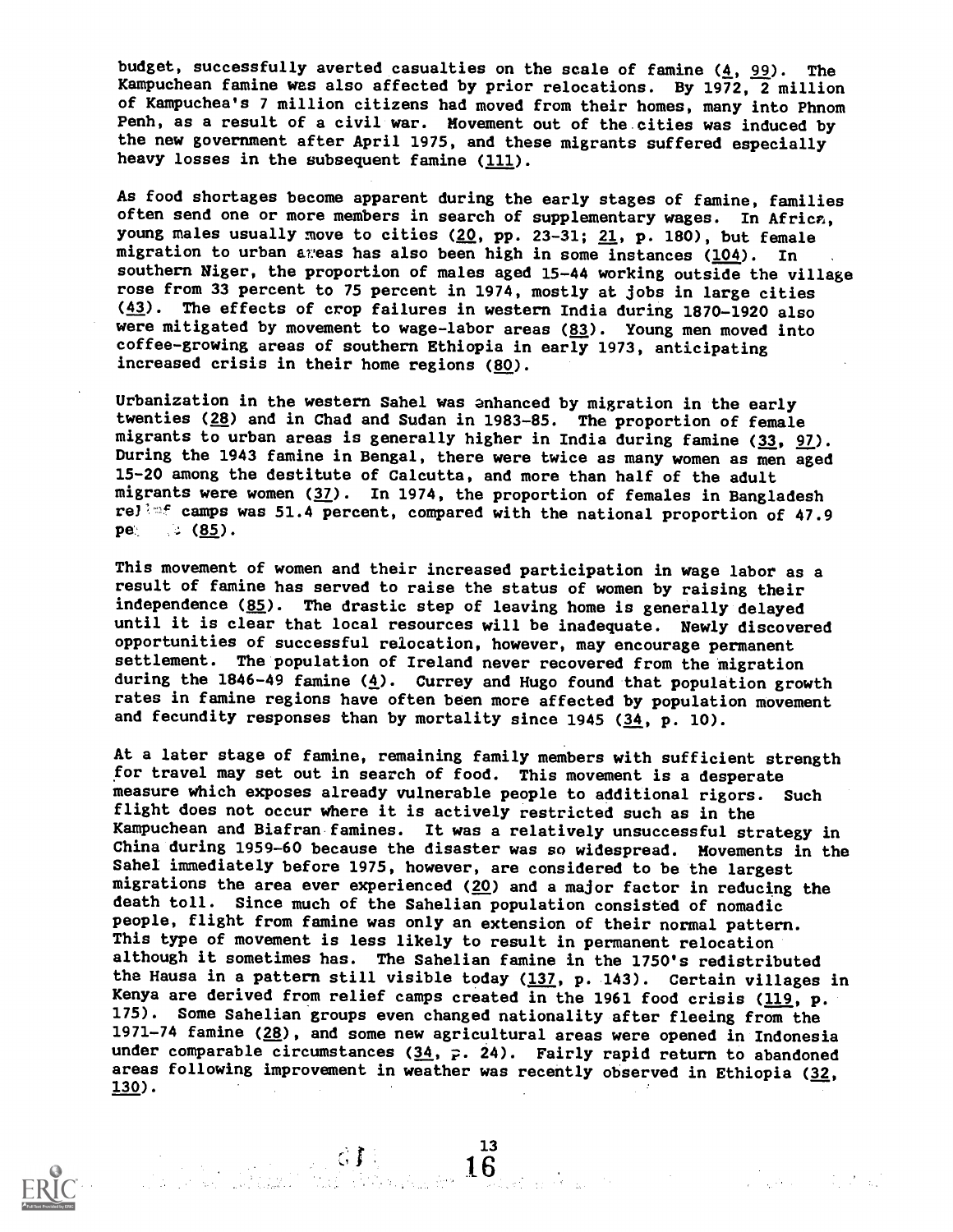#### Microeconomic Changes

Although hunger is prevalent in many pacts of the world and famine has been repeated in the Sahel and East Africa within a single generation, famine is not a recurrent experience typical of any modern population  $(73)$ . Thus, famine brings new experience to the affected individuals, experience that may permanently alter their behavior. In economic terms, famine can bring about a new production function. Examples have been documented for changed tastes in consumption and for changed production technology through both input mix and output mix. Associated with these are changes in risk aversion.

Personal levels of risk aversion are difficult to gauge, even from data in the most developed nations, but increased fear of abject failure is a likely result of famine experience. Governments have shown greater interest in preventing reoccurrence than they did prior to the famine and its horrors. Some of the long-term changes in behavior may be due to increased risk aversion rather than to the presence of new opportunities or to a new perception of existing opportunities. No attempt to separate the effects of this motivation has been done.

People's willingness to accommodate their taste for food during famine has generated surprising controversy. Dando (36, p. 101) claims "cultural food preferences present major barriers to eliminating famine." While suffering severely from protein deficiency during 1968, Biafrans were unable to eat the large amount of Emmenthaler cheese donated by Switzerland, and the cheese was . eventually buried  $(57)$ . Aykroyd  $(4, p. 63)$  cites reports stating that during several Indian famines, people starved rather than eat unfamiliar foods. Sen (108) regards such reports(during.the 1943 famine in Bengal State, India,' as a misinterpretation of the evidence. He explained that the starvation observed immediately outside shops selling food was a result of poverty and that the destitute could not afford the food regardless of their desire for it. As victims' health deteriorates, they become unable to prepare or digest certain foods. A further explanation for claims of rejecting food may derive from the mental state typical during the final stages of starvation. People do not decline promptly from food searching to death. Rather, there is a period of exhaustion during which individuals cannot accept food if it becomes available (40).

On the other hand, anecdotes abound about individuals resorting to marginal or submarginal foodstuffs under the pressure of famine. In 1914, for example, there were reports of Nigerians consuming unripe millet even though it caused severe dysentery  $(137, p. 292)$ , and also consuming herbs and dirt  $(137, p. 12)$ 288). In 1973-74, nearly 1,400 people in Gondar, Ethiopia, showed symptoms of having eaten a poisonous type of pea  $(49)$ . Watts  $(137)$  regards changes in diet as one of the earliest stages in combatting hunger. One example is when people eat wild plants that are normally ignored. The Indian Government formally recognized the importance of wild foods by its decision to open government forest reserves for food gathering in Bihar in 1967 (116). Experimentation with and exploitation of wild plants provides lessons that may last for years (110). Shifts in consumption patterns toward foods available from previously unfamiliar markets or from relief operations may also affect long-term preferences (52). Food aid is apparently responsible for raising demand for expensive grains (such as wheat) and infant formula  $(g)$ .

Famine has induced many enduring changes among the inputs used in agriculture. The loss of life and the movement away from famine areas

 $\frac{14}{100}$  17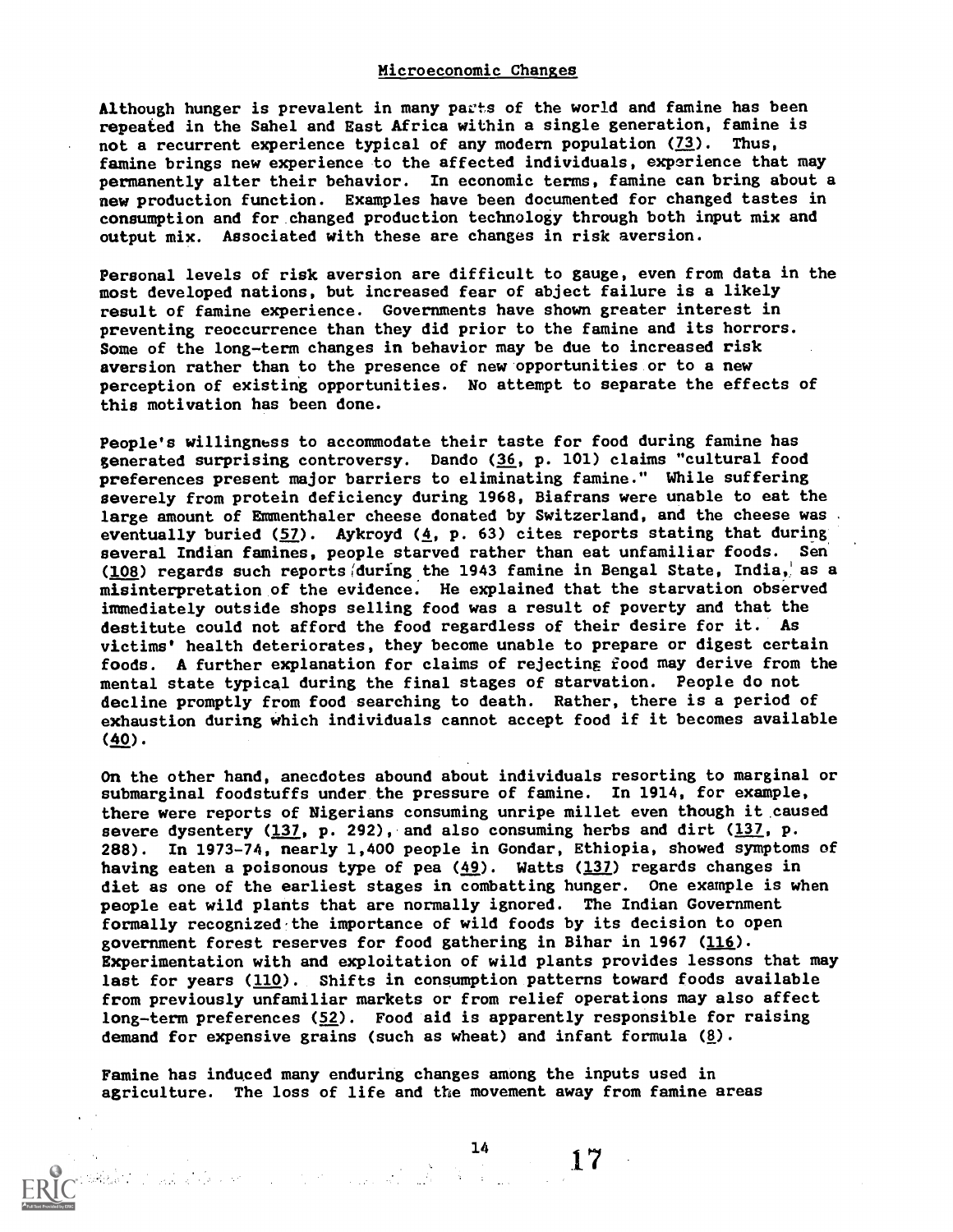reduces, for a time, the amount of labor available. Occupational and gender bias in such regional population losses imply further changes in the labor force. During World War II, the pressure for wage labor by Nigeria's colonial government exacerbated food production problems and the ongoing famine  $(137, 12)$ p. 329).

While the overall ratio of land to labor rises during famine, families that sell their land may experience a reduction of that ratio. Considerable centralization of landownership occurs in some famines  $(22, 20)$ , perhaps furthering capitalist relations and production techniques. Mandani (77) cites the case of a woman who accumulated 500 acres in Uganda largely from the 1980 food crisis. Relative gains in wealth by the wealthy were documented for famine in Nigeria  $(31)$  and in the Sahel  $(29)$ . During 1973-74, however, only 15 percent of Ethiopian families sold or abandoned their land and only 2.6 percent mortgaged their land in the area surveyed by the Relief and Rehabilitation Commission. These figures were considered a sign of their strong attachment to the land  $(85, p. 62)$ . In many areas, land sale is formally prohibited, but effective ownership and transfers have been established (59, 90). Food-for-work projects have also been cited for their tendency to favor landowners in the long term (119).

Famine was once a time for freeing slaves in the Sahel. Whether by consent of the owner or not, such a crisis led to a reduction in slaveholding as recently as 1907-8 ( $\frac{72}{137}$ , p. 143). Slavery, however, increased during the major Ethiopian famine of 1888-92 because people accepted positions as slaves (94, P. 33).

The changed herd structure creates enduring impacts among populations that depend heavily on livestock. Table 5 shows the theoretical time required to reconstitute various types of herds depending on the percentage lost during drought, due to the high proportion of females and low birth rates in the preceding period, full recovery may require many years (35). The relatively speedy recovery of small stock creates an incentive for producers to shift away from cattle production, further slowing recovery of cattle herds. One strategy for speeding recovery is to reduce milk offtake in support of young animals even though this lowers income.

Actual livestock losses during 1973-74 in the Sahel were estimated at about 30 percent (128). Local losses were sometimes much higher; 80-100 percent were reported in Mali by 1974 (81) and 60-80 percent were reported in Niger by 1976 (137, p. 384). The complete loss of some herds was also observed by Laya (69). In 1985, cattle losses were estimated at 40-90 percent in Mauritania (18) and at 75-90 percent in Sudan (133). In large areas of Ethiopia, losses of 70 percent among oxen and 90 percent among cattle and smaller stock were recorded by 1974 (80, p. 59).

Herd recovery in certain Sahelian countries after 1974 is portrayed in table 6. These data represent the influence of many factors on recovery efforts but are consistent with the theoretical limits shown in table 5.

The combined effects of these microeconomic factors have sometimes been to transform the mode of production. Stress during famine may strengthen feudal relations by obstructing the emergence of independent peasants, but instances of movement toward capitalism are better documented. As discussed earlier, centralization of landownership and migration in search of wages are common



 $15 \t 18$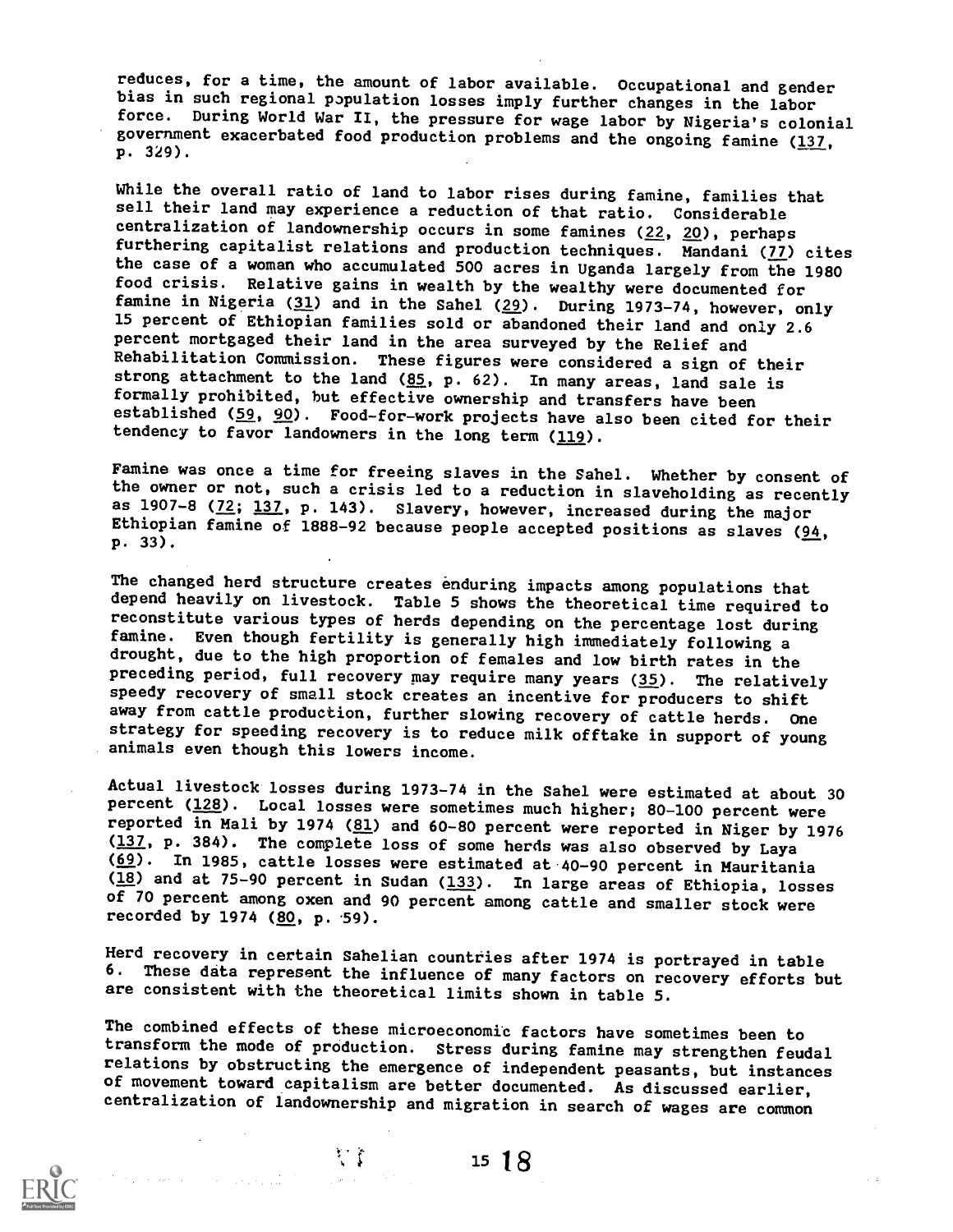during famines. The pressure of hunger has overcome the resistance of some groups to participate in the commercial economy. In 1914, drought was important in the extension of markets to herders in Nigeria (137, p. 295). The 1927 famine in the Sahel furthered t he acceptance of wage labor in spite of previously existing cultural barriers (137, p. 312).

| Type of herd | Lost during famine | Time required<br>to reconstitute |
|--------------|--------------------|----------------------------------|
|              | Percent            | Years                            |
| Cattle       | 20                 | 3                                |
|              | 40                 | 12                               |
|              | 60                 | 30                               |
|              | 80                 | 61                               |
| Goats        | 70                 | 8                                |
| Oxen         | 10                 |                                  |
|              | 30                 |                                  |
|              | 75                 |                                  |
|              |                    |                                  |

Table 5--Time required to reconstitute herds

Sources: (123), (128).

| Country and type of herd | Livestock inventory |  |      |  |         |
|--------------------------|---------------------|--|------|--|---------|
|                          | 1972                |  | 1974 |  | 1982/83 |
|                          |                     |  |      |  |         |
|                          | Million head        |  |      |  |         |
| Burkina Faso:            |                     |  |      |  |         |
| Cattle                   | 2.40                |  | 1.60 |  | 2.95    |
| Small stock              | 4.05                |  | 3.00 |  | 4.50    |
|                          |                     |  |      |  |         |
| Mali:                    |                     |  |      |  |         |
| Cattle                   | 5.40                |  | 3.70 |  | 5.40    |
| Small stock              | 11.18               |  | 7.70 |  | 3.95    |
|                          |                     |  |      |  |         |
| Senegal:                 |                     |  |      |  |         |
| Cattle                   | 2.51                |  | 2.32 |  | 2.33    |
| Small stock              | 2.70                |  | 2.53 |  | 3.36    |

#### Table 6--Herd recovery in the Sahel

Source: (128).

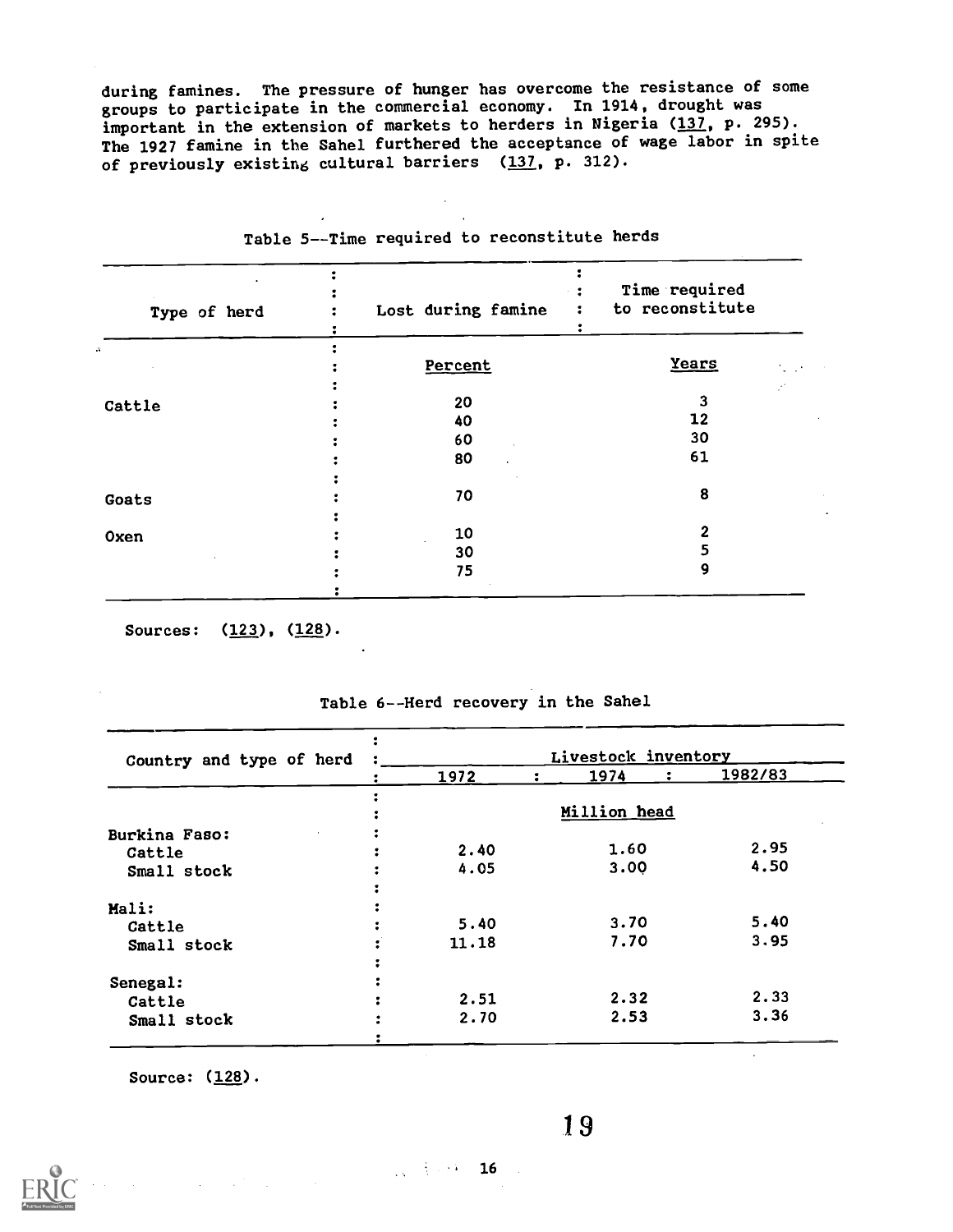#### **Dependency**

Dependency effects result when Third World nations serve the interests of more powerful nations in place of their own development (55). Dependency may make some nations more vulnerable to famine by slowing economic development or by promoting underdevelopment  $(66)$ . Even among governments and researchers who do not generally eccept dependency theory as an analytical tool, similar prescriptions are reached for serving the goal of food self-sufficiency in developing nations. Recommendations to promote regional or national selfsufficiency following the 1970-74 drought in the Sahel came from the World Bank, the Food and Agriculture Organization (FAO), the U.S. Agency for International Development (AID), the United Nations Development Program, the Permanent Inter-State Committee for Drought Control in the Sahel (CILSS), and others (67, p. 70; 51).

Certain dependent relations may contribute more directly than others to famine. For example, trade linkages with South Africa, North America, and Europe have been so dominant in Africa that intraregional transportation and marketing networks never developed efficient formal structure. This shortcoming has been recognized by numerous organizations attempting unsuccessfully to promote regional integration. Examples include the East Africa Community, the Economic Community of West African States (ECOWAS), and the Southern African Development Coordination Council (SADCC). When local food shortages arise, relief from outside the region is cheaper than redistributing local supplies. Sen (108) reports that there was apparently enough food within each Sahelian country in 1968-73, except Mauritania, to meet biological needs. Hussein ( $60$ ) reports the same for Ethiopia during that period. Similarly, international food aid to Bihar, India, apparently replaced regional redistribution of available food in  $1966-67$  (15, p. 259), just as it did in Kenya in 1980-81 (119, p. 172). Regional integration was recommended as a strategy for African food security in AID's 1983 report (131).

Dependency may also contribute to famine by promoting cash crops whose exchange value typically varies more than the value of food crops  $(66)$ . In Ethiopia, expansion of commercial farming significantly reduced the resources traditionally available to pastoralists just before the famine in the early seventies  $(9, 44)$ . Emphasis on cotton production and the vagaries of the cotton market in Chad contributed significantly to the 1984-85 crisis  $(143)$ . Agricultural exports have remained stable or increased during famine because of the relative security and high priority of such operations  $(71, 114)$ . The largest cotton crop since 1973 was harvested in 1983 in Sudan (132). During droughts, however, peasant cash crops have tended to decline even with favorable prices because the peasants preferred the security of food crops  $(39)$ .

In addition to the dependency relations which function through international markets for commodities and financing are those that arise from aid transfers. Just as food-aid dependency may contribute to famine vulnerability, food crisis may contribute to long-term dependency. Records of food aid transfers indicate that aid which was raised in response to emergency conditions was maintained for many years after the crisis was past in Haiti after the 1954 hurricane, in the People's Republic of Yemen after 1972, and in Bangladesh after 1975 (63, p. 18).

International cooperation often seems to improve during a famine, but trade and aid even then may be used to further dependent relations. Agricultural-

 $\mathcal{L}^{\mathcal{L}}$ 

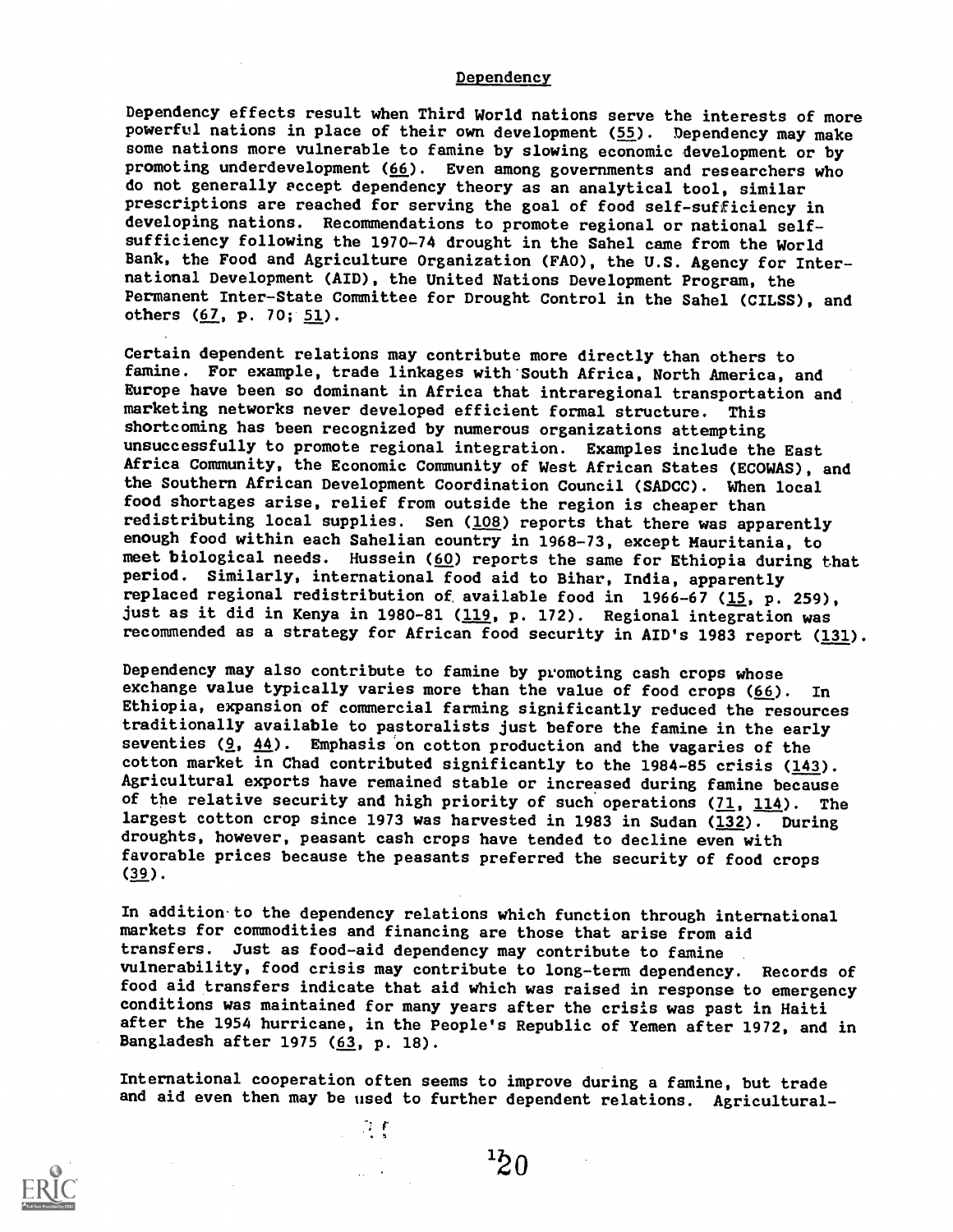ists and members of the aid bureaucracy in donor nations tend to promote food aid beyond its usefulness. Food prices tend to drop while large food aid imports are being received, and these prices are prone to remain well after the famine period, reducing entitlement of local producers and the incentive for local production (126, p. 289). This led to reduced plantings and reduced production in Mali ( $138$ ) and Togo ( $5$ ) during 1986. Overenthusiastic food aid also went to Guatemala following an earthquake even though food supplies were already adequate, reducing prices by 30 percent  $(g)$ .

U.S. food aid was temporarily withdrawn from famines because of U.S. politics in Kampuchea in 1975 ( $\underline{111}$ ) and Bangladesh in 1974 ( $\underline{108}$ , p, 136;  $\underline{113}$ , p. 5). In the year of greatest need in the Sahel, fiscal 1973, two-thirds of U.S. disaster relief was allocated to Vietman before the Sahelian requests were considered (67, p. 10). British emergency aid has also responded strongly to domestic politics to the detriment of recipients (92).

These examples of perverse assistance during famine contrast with the predominantly favorable impact of emergency aid. Indeed, emergency aid has been less prone to such abuses than other forms of international relations (63). Yet, these experiences serve warning that the passionate generosity engendered by famine may conflict with longstanding interests that are likely to control the institutions of international relations both before and after crisis.

The long-term results of famine episodes on dependency have been strongly positive in some cases and strongly negative in others. Among the positive ' results, the intense influx of aid during a crisis has enhanced the capacity of local bureaucracies. During 1070-74, foreign aid bureaucracies virtually supplanted local Sahel governments, but in 1983-85, local officials insisted on retaining full authority and they served effectively. Regional cooperation may have been enhanced in 1983-85 by the heavy flow of aid through Nigeria to Niger and Chad. At first, Nigeria was accused of obstructing aid movement although they claimed their transport capacity was being exceeded. Later there was agreement that Nigeria was facilitating passage of aid to its landlocked neighbors.

Among the possible negative effects of famine on dependency are a number of effects collectively known as "the culture of aid" (79). Famine victims whose lives were saved by aid may regard foreign assistance as a long-term alternative to the work whose failure led to famine  $(63, p. 16)$ . Governing regimes find their budget swollen with emergency assistance funds and may seek to retain the power wielded during the crisis. Foreign personnel engaged in relief operations find their own importance and support decline as the crisis passes so they have reason to institutionalize aid programs. At all times, there are groups other than those actively targeted who benefit from aid. These groups during an emergency experience a surge of power which they may relinquish grudgingly. For example, during the 1980 food crisis in northwest Kenya, individuals from other parts of the country were brought into the area to administer relief programs. Some individuals used their positions to develop a personal power base which challenged traditional authorities even after the crisis was past  $(11, p. 165)$ . A similar change in village leadership was induced by emergency aid to Guatemala in 1977 (48, 102).

#### Change In State

Perhaps the most conspicuous of enduring famine outcomes are the new governments that have arisen. The fall of four early Chinese dynasties has been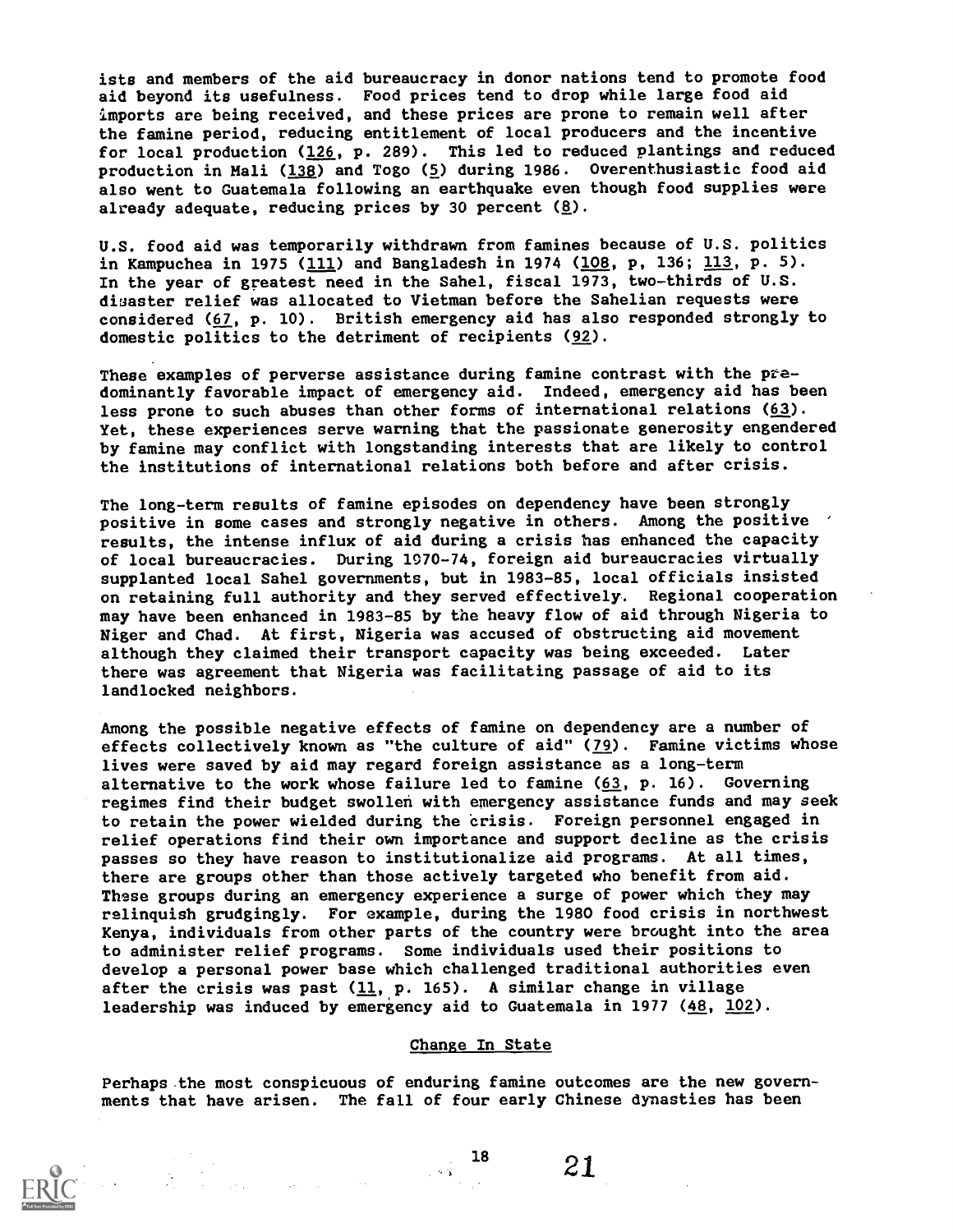attributed to pressure from famine (118). Without attempting to distinguish among coups, revolutions, and counterrevolutions, we can recognize many recent cases in which food emergencies were associated with a change in state. The correlation between attempts to change the holders of state power and famine is high, but generalizations about how one phenomenon contributes to the other are not clear. In most cases, civil war or the threat of invasion preceded famine, but in several instances, famine appears to have weakened the state enough to permit new forces to gain control.

Food shortages during World War II were caused by intentional blockades in the Netherlands and Greece. The disruption of normal trading patterns during the war was a major factor causing the famines in Bengal State, India, in 1943 and Vietnam in 1945. The loss of capital and labor in the war also contributed significantly to the 1947 famine in the Ukraine. More recently, new, inexperienced governments followed policies which exacerbated famine in China during 1959-60 and Kampuchea in 1975-78. Unsuccessful civil wars induced or aggravated famine in Biafra during 1967 and in Mozambique, Chad, Ethiopia, and Sudan during 1983-85.

The precise mechanism through which famine provokes a change in state rather than vice versa differs with each case. The occurrences share, however, a loss of power by the ruling regime as popular faith is eroded by crisis regardless of confidence prior to famine. Furthermore, none of the state changes was brought about directly by starving masses. In Dirks' report, he breaks down individual starvation into stages of alarm, resistance, and exhaustion (40). Organized rebellion is considered most likely during the first stage as immediate personal needs eventually predominate. Mariam feels that the Ethiopian peasantry has never sought revolution because they have so little food that they cannot afford to cease the immediate struggle for food (80, pp. 18-19). Examples where food crises were important include the overthrow of President Diori in Niger and of Emperor Haile Selassie in Ethiopia during 1974, of President Tolbert in Liberia during 1978, and of President Nymieri in Sudan during 1985. In 1984, the United States was accused of withholding aid to Ethiopia in order to promote a change of government  $(41, 70)$  although eventually aid shipments from the United States were generous compared with aid from other sources  $(45)$ .

#### Macroeconomic Changes

Numerous marginal changes in the macroeconomy may be induced by famine. Most of the impacts placed in this category operate through the government and are, therefore, consciously promoted, with famine acting to instigate or catalyze the changes. Some are direct alternatives to changes of state since they occur in the bureaucracy in response to weaknesses perceived in crisis. Others are programs designed to respond to long-term needs recognized in famine.

The first criticism leveled against the official administration in a famine area usually concerns its reporting of the crisis. Disasters which developed to an intensity sufficient to warrant the title "famine" would not have surprised any observer with access to the relevant indicators. Yet, the death rate typically rises because adequate relief efforts are not taken in the early stages. In some countries (such as the USSR in 1947 and China in 1959-60), foreign aid was not sought for reasons of international politics. In several cases, the true extent of the crisis was withheld from national leaders because of internal bureaucratic incentives. The delays and falsifications of information by lower level officials have been described in detail

 $^{19}$  $22$ 

 $\mathcal{L}^{\mathcal{L}}(\mathbf{q})$  and  $\mathcal{L}^{\mathcal{L}}(\mathbf{q})$  and  $\mathcal{L}^{\mathcal{L}}(\mathbf{q})$  and  $\mathcal{L}^{\mathcal{L}}(\mathbf{q})$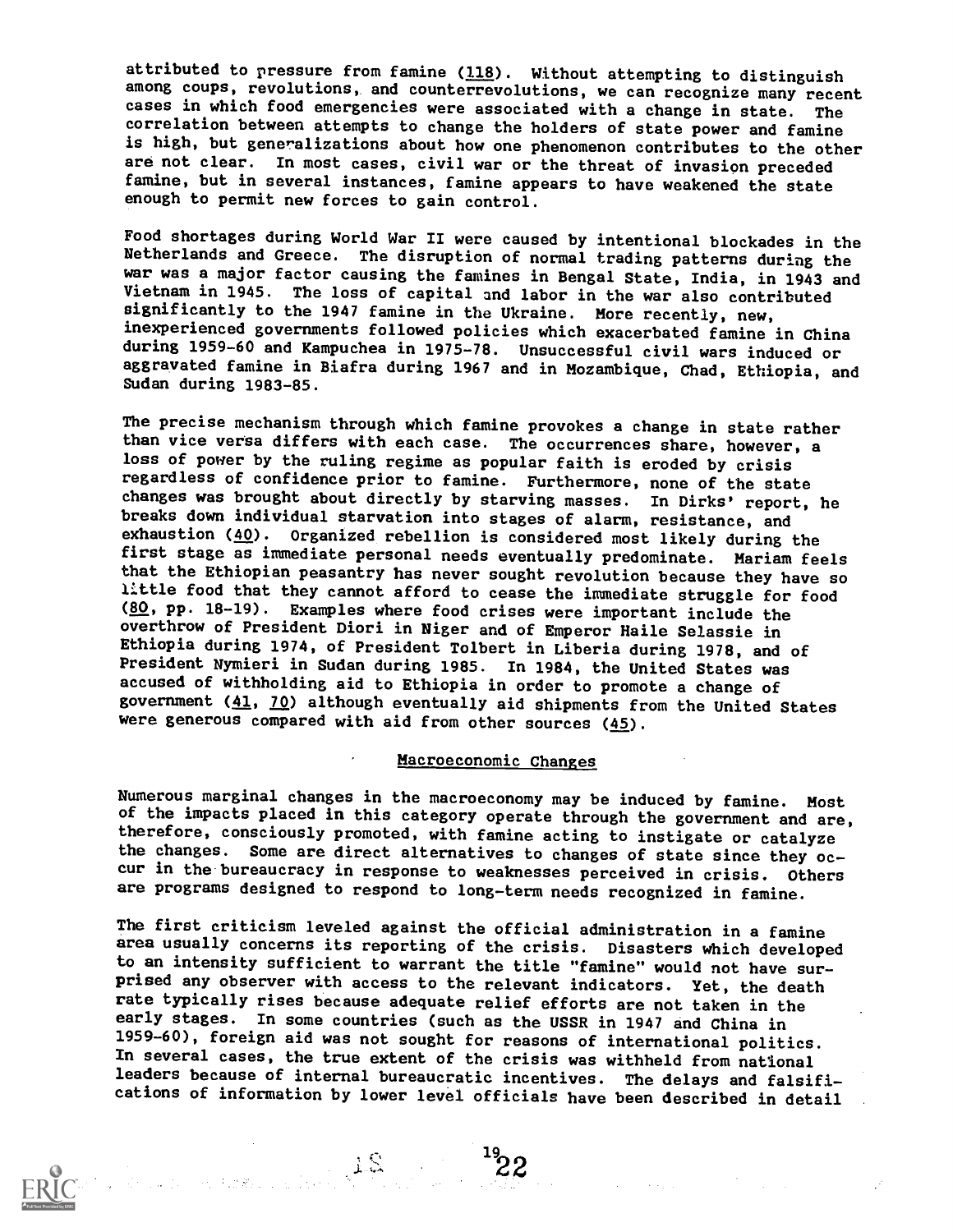for China  $\ln 1959-60$  (134) and for Ethiopia in 1973-75 (80). Internal political maneuvering led to the understatement of the food crisis by the government in Bihar, India, during the 1966 election campaign. When the new party came to power, however, it overstated the crisis (15).

Overstatement is a stratesy used to elicit outside assistance by governments and international relief organizations. The president of the World Bank, for example, described the 1983-85 African famine as "the biggest disaster since World War II." Although his words may be defended as a reference to thc continental development problems, they convey a message which is not strictly accurate. Once a government receives relief support in response to such descriptions, it has a tendency to continue to overstate its need. Several governments have so consistently claimed food crises that their statistics carry little weight. Mali has been prone to claim needs in excess of its absorptive capacity. In 1985, Mali estimated a food grain deficit of 481,000 tons (26) but subsequently complained about a food glut provoked by 259,000 tons they actually received  $(68)$ . Although numerous countries have not greatly improved their capacity to monitor crisis, two of the largest, China and India, effectively altered their bureaucratic procedures in recognition of their inability to respond to famine.

China, India, and the Soviet Union have adopted food distribution strategies which are not feasible in smaller countries. Regional economic integration has not been successful, but permanent institutions to organize relations between Sahelian countries and developed countries did emerge from the 1972-74 famine. The Permanent Inter-State Committee for Drought Control in the Sahel (CILSS) was formed of Sahelian countries and, later, the Club du Sahel was formed of potential donor nations. These two organizations were active on famine issues through the years without crisis and facilitated effective response to the situation in 1982-85. In 1986, six countries of eastern Africa formed the Inter-Governmental Authority Against Drought and for Development (IGADD) (142).

Specific programs have been established more or less directly as a result of famines. Many of these programs might have been justified under general development objectives but were strengthened politically as famine prevention. Mandatory manioc production was introduced in the highlands of Zaire to avert future famine following the food crisis of 1929 (64). The Famine Commission in China undertook road building, flood control, irrigation, and census operations in the twenties  $(75)$ . Rural credit cooperatives in China were designed after a scheme for famine prevention in Germany begun in 1848 (75, p. 129).

Planned relocation into undeveloped areas is easier after famine because People's lives are already disrupted and their traditional homes are associated with disaster. New areas were settled in Manchuria, China, as a result of national policy following famines early in this century (75). Over 100,000 people were moved south within Somalia after the 1974 famine. The Ethiopian Government moved people from famine areas to relatively productive lands in the south and west. By the end of 1985, 560,000 Ethiopians had been moved of a planned 1.5 million by 1988  $(122, 141)$ .

#### CONCLUSIONS

23

Famine is defined by extremely high death rates from food deficiency. This definition serves well, when data are available, to distinguish famine from

an 1999)<br>Albert Belgium (Baldel Barnett La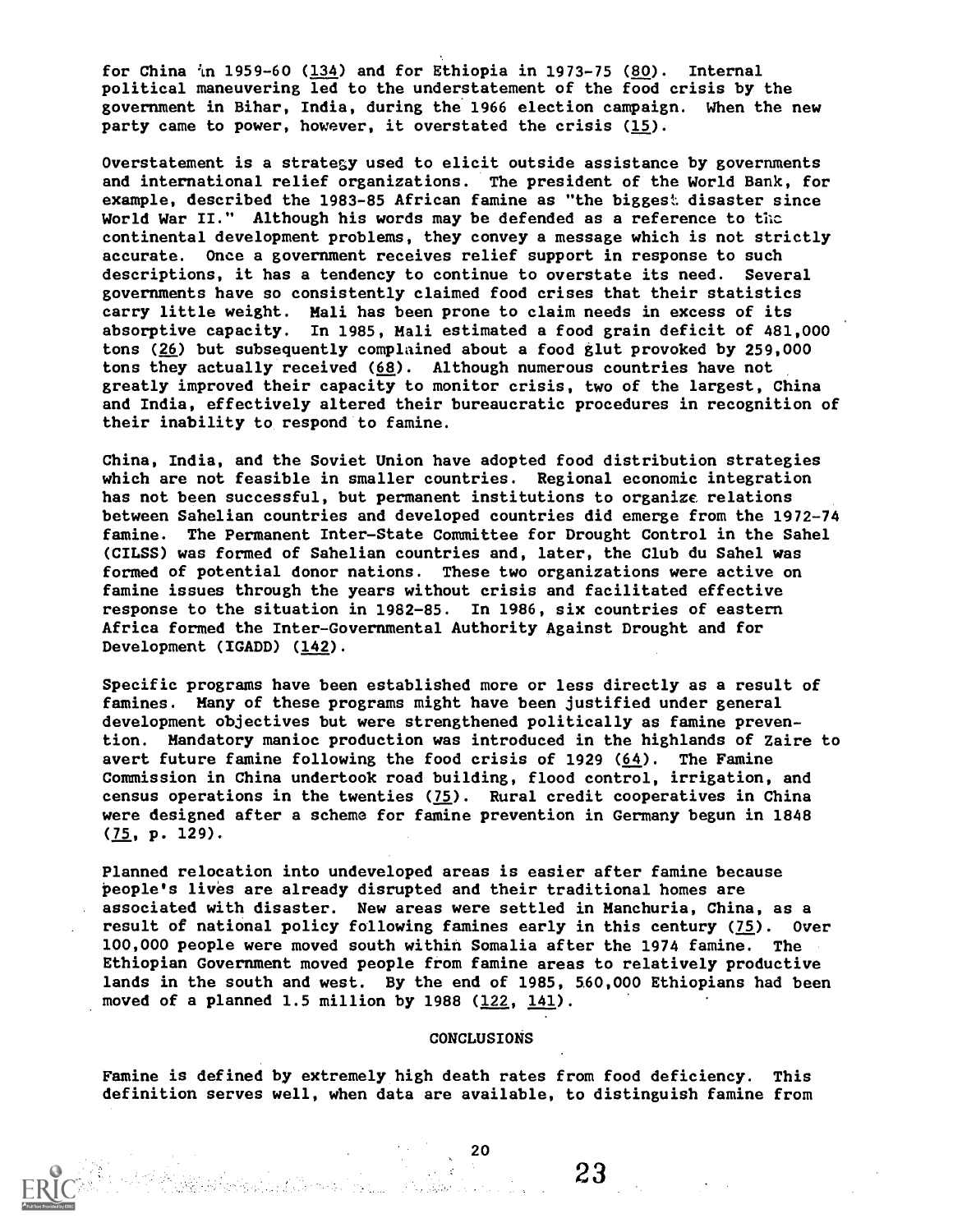nonfamine episodes, but it is insufficient to specify a starting point or ending point for a famine. Although the cataclysm of deaths may occur over an easily recognized several months or few years, the famine episode is generally considered to be longer than that. Famine is studied as a process defined by its sad climax, but rooted in vulnerability which is visible long before disaster. This paper looks past the deaths, even past the immediate recovery period, at the relatively permanent results.

By considering the diverse situations that. led to or followed a similar climax, this report shows that famines have only weak linkages to specific causes and effects. Protection against drought, civil war, or price changes would each be insufficient protection against famine. The lengthy list of possible causes and effects must bewilder any policymaker attempting to provide security specifically directed to each point. Safety comes, instead,<br>from controlling the processes that disrupt food production or distribution so intensely that thousands or millions of people die and the economy suffers undesirable effects lasting a generation or more.

Several of the elements which constitute famine emerge as critical for determining the outcome of food crisis. These elements differ from causal factors because they share an institutional setting even while differing in effect. Some elements offer positive effects, some negative, some both simultaneously; some effects can only be evaluated as good or bad from particular points of view. The various forms of human migration associated with famine provide a clear example.

Migration from food deficit areas by nomadic people continues to be a common and successful strategy for mitigating food crisis. Migration by normally sedentary people is often an act of desperation, resulting in additional physical rigors, destruction of families, irreversible loss of capital, and dependence on assistance. Migration policy must contend with this complex set of possibilities. The success of nomadic migrants should alert local governments to the importance of preserving this option. A relatively easy procedure for protection from famine is to retain grazing rights over reserve lands or to provide for automatic expansion of grazing rights in times of need. In areas where famine might contribute to desertification, planned relocation and the facilitation of spontaneous population movements might mitigate long-term damage.

Monitoring human movements might be more effective than measuring aggregate to be inadequate. Early attention to unusual forms of movement might prevent irreversible commitments that destroy family structure and prior production<br>arrangements. If land is available elsewhere and the food crisis is great enough, people may be willing to relocate if family or village units are kept intact. When emergency assistance is provided, it should be distributed in existing population locations to avoid migration to camps. Employment projects should be located to minimize migration. Employment projects can be started early in the famine process and expanded if and when need arises.

Dependency issues also integrate a variety of contradictory forces. A sudden rise in foreign aid may weaken existing state institutions by either providing alternative administration or by burdening them with excessive demands. Emergency aid may, however, strengthen government institutions by supplying resources for allocation by local authorities. The self-interest of local bureaucrats and the interests of famine victims are served by recognizing the



The complex of the complex of  $\mathbb{R}^4$  .  $24$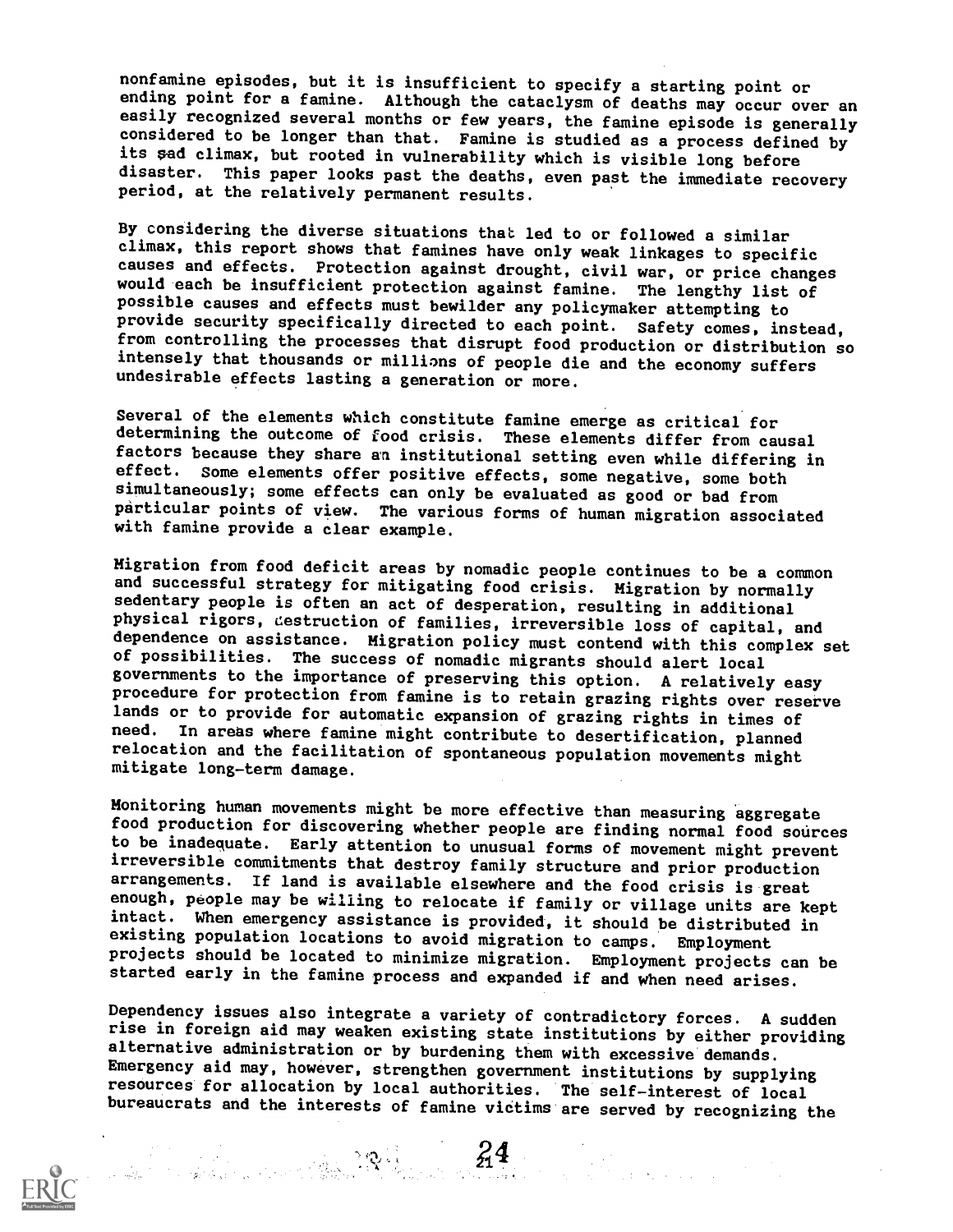limits of the local administration. Incentive structures that maximize both local power and foreign assistance should be supplemented by programs that monitor program effectiveness and balance the donors' desire for control with local needs for administrative assistance.

Another contradiction surrounds the decision to terminate foreign relief operations. Foreign aid institutions may seek permanent status justified by programs to prevent recurrent food crisis even though they are replacing local authority. Permanent international organizations, however, can be effective tools for protecting against aggregate food shortage and even for asserting independence from specific dominant nations. It is important to keep short the lifespan of institutions set up for relief, but food crisis can be used to revitalize multilateral organizations. Organizations for regional trade, in particular, have potential for strengthening themselves during food crisis and reducing dependency in the long term. Food imported from neighboring regions tends to be similar to traditional foods, avoiding problems of acceptance and of changing tastes. Using emergency aid to increase intraregional trade would develop channels that might reduce the likelihood of future crises.

The third area of concentration on which the events of famine converge is in state control. Food crisis may be used to change the state or to protect the regime already in power although the famine victims are unlikely to play a direct role as defenders or rebels. Change in holders of state power is of paramount importance for protecting a nation from future food crisis. The criteria for choosing among possible regimes depend on so many considerations other than food security that they remain beyond the scope of this report.

Several long-term impacts of famine are consequences of the uneven distribution of stress and of relief. Efforts to target emergency aid to women, children, the elderly, or the poorest have often been frustrated  $(63)$ . Being able to recognize who is suffering the most is essential for a systematic response to a crisis. Vulnerable groups should be formally monitored although a government commitment to their security can only be assured through their political participation. Several strategies have proved effective in protecting against long-term damage among the most vulnerable groups. Maintaining price ceilings on grains and price floors on livestock reduces the tendency of the market to exacerbate suffering during food production declines. Emergency credit, food storage, and other programs, which impede the transition from shortage to famine, reduce long-term effects derived from the most desperate and irreversible acts associated with immediate threat of starvation. Protection against loss of access to means of production, especially loss of landownship, is also critical to avoid persistent need for assistance even after aggregate productive capacity recovers.

Most other lasting results of famine may be treated by increased emphasis on the rural economy by national development efforts. Famine may underscore the importance of food security so that political leaders will favor rural projects during and immediately after a famine. Employment activities undertaken as relief can focus on soil and water conservation, road and storage unit construction, and other rural projects that will directly benefit famine victims in the long term, while improving aggregate food security.

In today's world, no large population is so dependent on local natural resources that a failure of nature must lead to famine. Famines, however, continue to oceur and to greatly disrupt national development for many years. The long-term effects of famine, however, can be anticipated and, in part,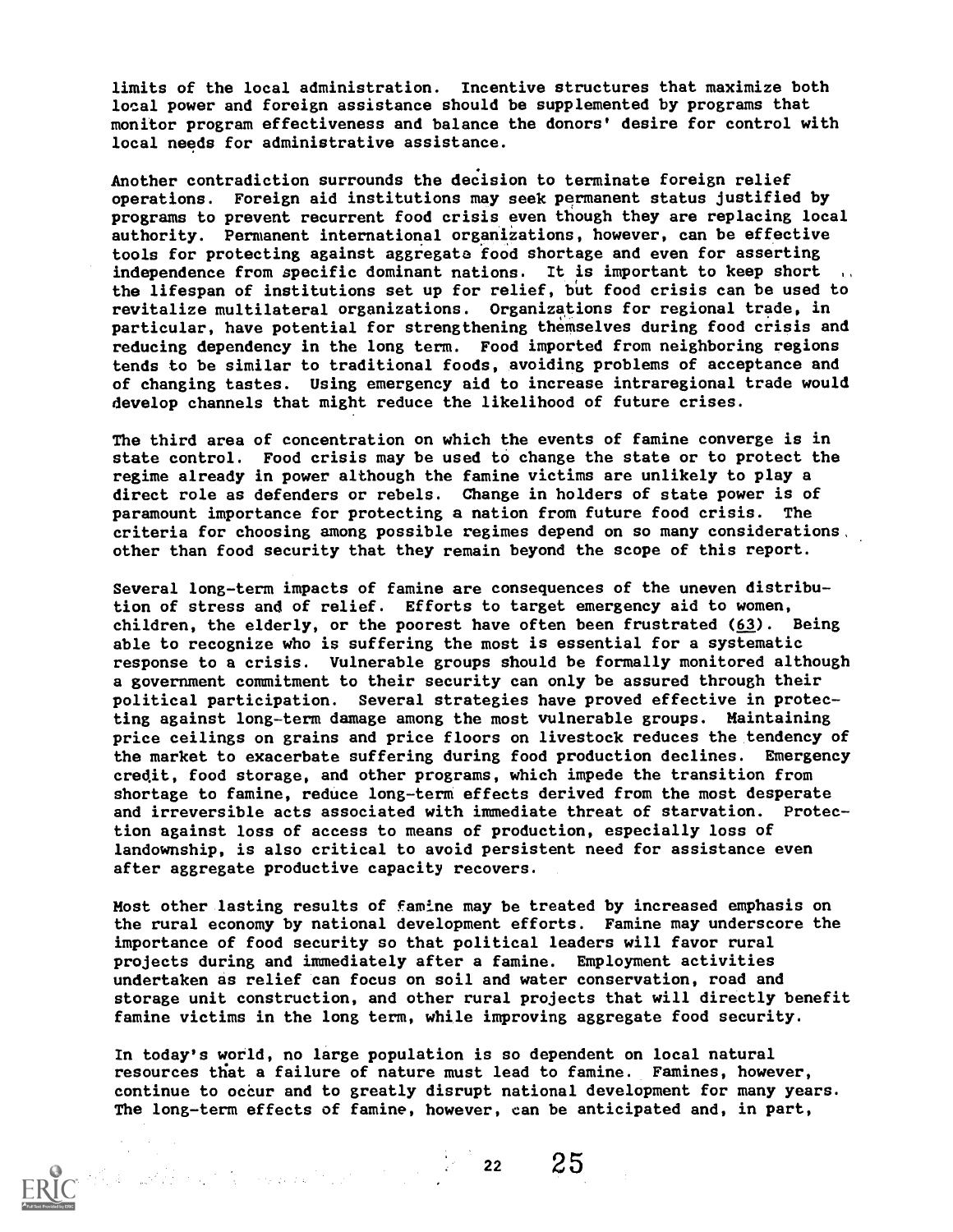manipulated. Modern famines are fundamentally a result of social forces, and the experience of people throughout the world should offer insights for anaiyzing the famine phenomenon. Policies effected before, during, and after famline episodes should avoid the damage and promote the progress that can follow famines.

#### REFERENCES

- 1. Africa Report. "No Time for Famine Relief Complacency," Nov.-Dec 1985, pp. 40-41.
- 2. Alamgir, M. Famine in South Asia. Cambridge, MA: Oelschlager, Gunn, and Hain, 1980.
- 3. Ashton, Basil, and others. "Famine in China, 1958-61," Population and Development Review, Vol. 20, No. 4, 1984, pp. 613-46.
- 4. Aykroyd, W. R. The Conquest of Famine. New York: Readers Digest Press, 1975.
- 5. Azonga, Tikum M. "Scarcity and Plenty," <u>West Afric</u> Jan. 6, 1986, pp.  $13 - 14$ .
- 6. Balagura, Saul. Hunger: A Biopsychological Analys. l. Mew York: Basic Books, 1973.
- 7. Banister, Judith. "An Analysis of Recent Data on the Population of China," Population and Development Review, Vol. 10, No. 2, 1984, pp. 241-71.
- 8. Baumslag, Naomi. "Food Distribution and Dependency," Famine in Africa. Ed. James P. Carter. Elmsford, NY: Pergamon Press, 1980.
- 9. Bezuneh, Mesfin, and Carl C. Mabbs-Zeno. "The Contribution of the Green Revolution to Social Change in Ethiopia," Northeast African Studies, Vol. 6, No. 3, 1984, pp. 9-17.
- 10. Bhatia, B. M. "Famine and Agricultural Labour of India: A Historical Perpective," Indian Journal of Industrial Relations, Vol. 10, No. 4, 1975, pp. 575-94.
- 11. . . . . Famines in India. Bombay: Asia Publishing House, 1967.
- 12. Bogaarts, J. "Does Malnutrition Affect Fecundity? A Summary of Evidence," Science, Vol. 208, 1980, pp. 564-69.
- 13. \_\_\_\_\_\_\_\_\_, and M. Cain. Demographic Response to Famine, Working Paper No. 77, Washington, DC: The Population Council, 1981.
- 14. Bowden, M. J., and others. "The Effect of Climatic Fluctuations on<br>Human Populations: Two Hypotheses," <u>Climate and History</u>. Ed. T. M. Wigley, M. J. Ingram, and G. Farmer. Cambridge, England: Cambridge Univ. Press, 1981.

15. Brass, Paul R. "The Political Uses of Crisis: The Bihar Famine of 1966-1967," Journal of Asian Studies, Vol. 45, No. 2, 1986, pp. 245-67.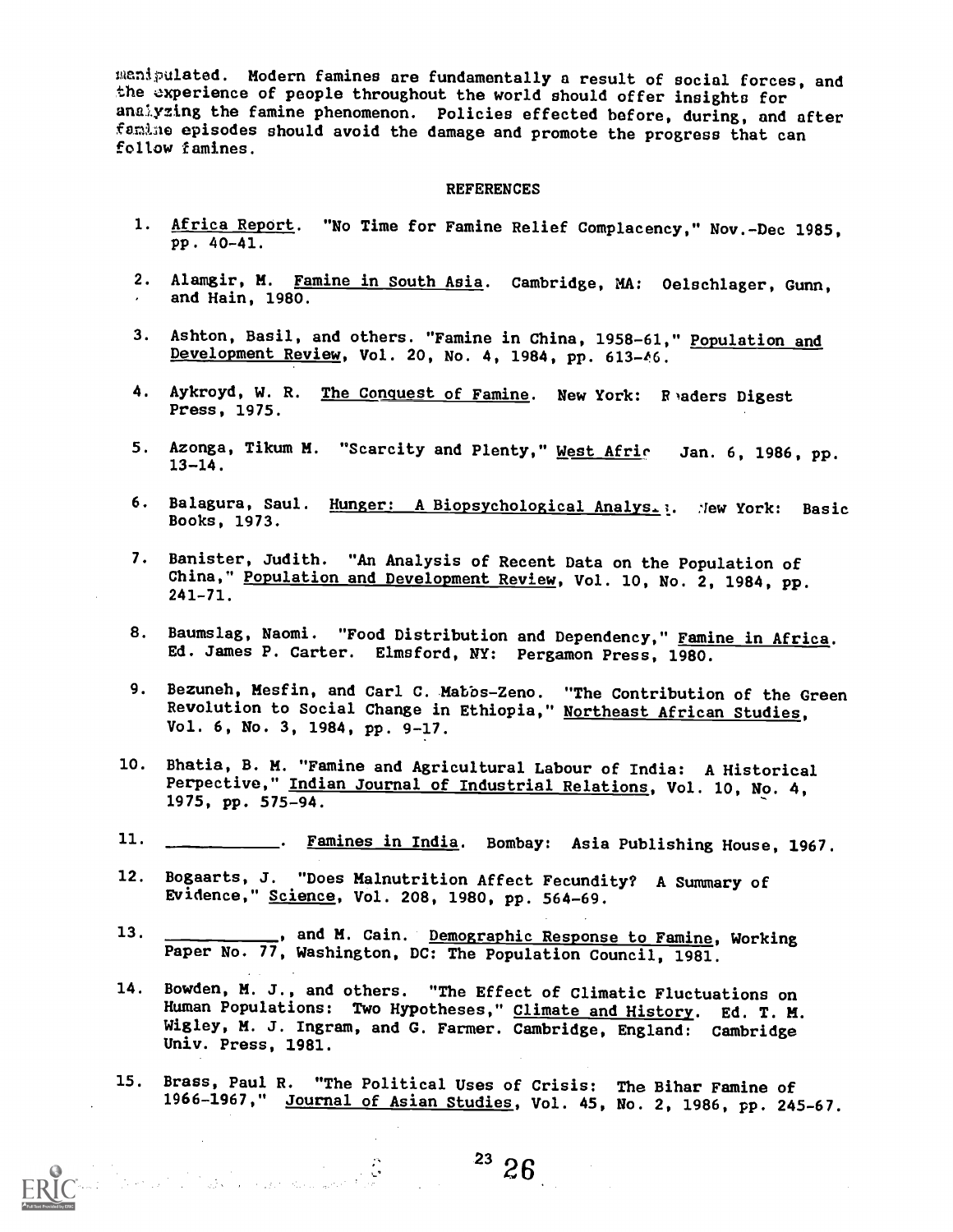- 16. Brennan, L. "The Development of the Indian Famine Codes: Personalities, Politics, and Policies," Famine as a Geographical Phenomenon. Ed. Bruce Currey and Greene Hugo. Boston: D. Reidel Publishing Co., 1984.
- 17. Buchinskiy, I. "0 Zasukhakh na Russikoy Ravine za Posledneye Tysyacheletiye," Sukhovei Ikh Proishkozhdeniye, I Bor'ba s Nimi. Ed. B. Dzerdzeyevskiy. Moskra, USSR, 1957.
- 18. Bush, Ray. "Drought and Famine," Review of African Political Economy, No. 33, 1985, pp. 59-63.
- 19. Cain, M. "Risk and Insurance: Pespectives on Fertility and Agrarian Change in India and Bangladesh," <u>Population and Development Review</u>, Vol. 7, No. 3, 1981, pp. 435-74.
- 20. Caldwell, J. C. The Sahelian Drought and Its Demographic Implications. Paper No. 8. American Council of Education, 1975.
- 21. Campbell, D. J. "Strategies for Coping with Drought in the Sahel." Ph.D. dissertation. Clark Univ., Worcester, MA, 1977.
- 22. Chambers, R., R. Longhurst, and A. Pacey, ed. Seasonal Dimensions to Rural Powerty. Totowa, NJ: Allenhold, Osmum, 1981.
- 23. Charney, J., and others. "Drought in the Sahara: A Biogeographical Feedback Mechanism," Science, Vol 187, 1974, pp. 364-65.
- 24. -Chen, L. C., and A. K. M. A. Chowdhury. "The Dynamics of Contemporary Famines." Paper presented to International Union for the Scientific Study of Population, Ordina, Mexico, 1977.
- 25. Chieu, Vu Ngu. "The Other *S* ie of the 1945 Vietnamese Revolution: The Empire of Viet-Nam (March-August 1945)," Journal of Asian Studies, Vol. 45, No. 2, 1986, pp. 293-328.
- 26. Sherry, Mary. "Mali Strives to Beat Drought." Financial Times, Feb. 1, 1985.
- 27. Chopra, R. N. Evolution of Food Policy in India. Delhi: Macmillan India. 1981.
- 28. Colvin, L. G., and others. The Uprooted of the Western Sahel. New York: Praeger, 1981.
- 29. Comite Information Sahel. Qui se Nourrit de la Famine en Afrique? Le Dossier Politique de la Faim au Sahel. Paris: Maspero, 1974.
- 30. Connel, K. H. "Marriage in Ireland after the Famine: The Diffusion of the Match," Journal of the Statistical and Social Inquiry Society of Ireland Vol. 19, 1955, pp. 82-103.
- 31. Crawford, E. W. "A Programming Simulation Study of Constraints Affecting the Long-Run Income-Earning Ability of Traditional Dryland Farming Systems in Northern Nigeria." Ph.D. dissertation. Cornell Univ., Ithaca, NY, 1980.

 $\frac{1}{2} \sum_{i=1}^{n}$ 

 $\label{eq:2.1} \frac{1}{\sqrt{2}}\left(\frac{1}{\sqrt{2}}\left(\frac{1}{\sqrt{2}}\right)\frac{1}{\sqrt{2}}\right) \left(\frac{1}{\sqrt{2}}\left(\frac{1}{\sqrt{2}}\right)\frac{1}{\sqrt{2}}\right) \left(\frac{1}{\sqrt{2}}\left(\frac{1}{\sqrt{2}}\right)\frac{1}{\sqrt{2}}\right) \left(\frac{1}{\sqrt{2}}\right) \left(\frac{1}{\sqrt{2}}\right) \left(\frac{1}{\sqrt{2}}\right) \left(\frac{1}{\sqrt{2}}\right) \left(\frac{1}{\sqrt{2}}\right) \left(\frac{1}{\sqrt$ 

 $\frac{24}{2}$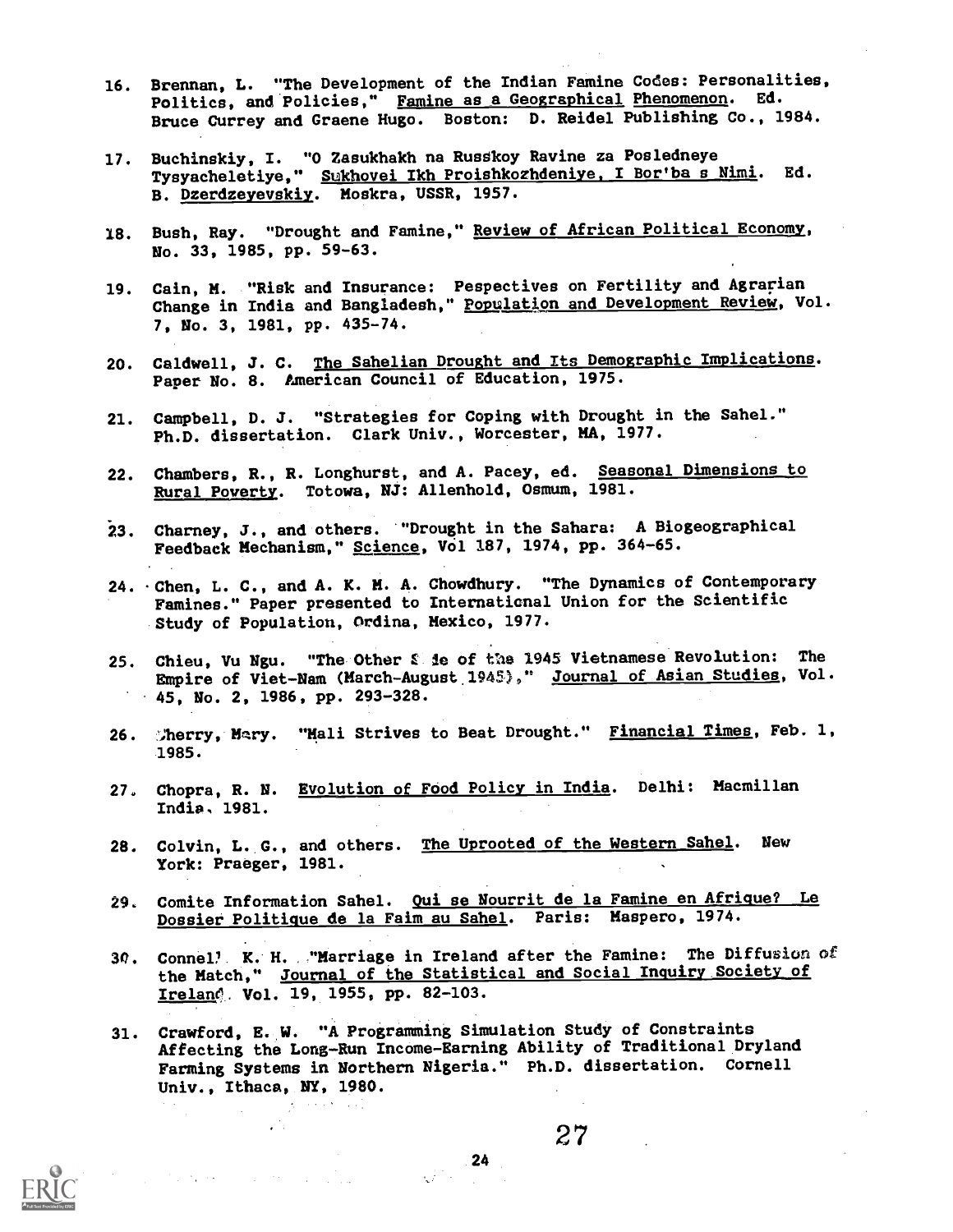- 32. Crisp, Jeff. "When the River Rises, Refugees Long for Home," African Business, Sept. 1985, p. 34.
- 33. Currey, Bruce. "Coping with Complexity in Food Crisis Management," Famine as a Geographical Phenonmenon. Ed. Bruce Currey and Graeme Hugo. Boston: D. Reidel Publishing Co., 1984.
- 34. Currey, Bruce, and Graeme Hugo, ed. Famine as a Geographical Phenomenon. Boston: D. Reidel Publishing Co., 1984.
- 35. Dahl, G., and A. Wort. Having Herds: Pastoral Herd Growth and Household Economy. Stockholm: Stockholm Univ., 1976.
- 36. Dando, William A. The Geography of Famine. New York: John Wiley and Sons, 1980.
- 37. Das, T. K. Bengal Famine (1943) as Revealed in a Survey of the Destituces in Calcutta. Calcutta: Calcutta Univ. Press, 1949.
- 38. deFreitas, C. R., and E. Woolmington. "Catastrophe Theory and Catastasis," Area, Vol. 12, No. 3, 1980, pp. 191-93.
- 39, de Wilde, John. Agriculture, Marketing and Pricing in Sub-Saharan Africa. Berkeley: Univ. of California Press, 1984.
- 40. Dirks, Robert. "Social Responses During Severe Food Shortages and Famine," <u>Famine in Africa</u>. Ed. James P. Carter. Elmsford, NY:<br>-Pergamon Press, 1980.
- 41. Williot, Charles. Article in <u>The Observer</u> (London), Oct. 28, 1984.
- 42. Ethiopia, Central Statistical Office. The Demography of Ethiopia: Results of the National Sample Survey. Addis Ababa, 1974.
- 43. Faulkingham, R., and P. F. Thorbahn. "Population Dynamics and Drought: A Village in Niger," Population Studies, Vol. 29, No. 23, 1975, pp. 463-77.
- 44. Flood, Glynn. "Nomadism and Its Future: The Afar," Royal Anthropological Institute News, Jan.-Feb. 1975, pp. 5-9.
- 45. Food and Agriculture Organization of the United Nations (FAO). Food Situation in African Countries Affected by Emergencies. New York, Nov. 7, 1985.
- 46. Frankel, Glenn. "Fierce Tribe of Cattle Rustlers Besot," Washington Post, Feb. 19, 1985.
- 47. Frisch, R. E. "Malnutrition and Fertility," Science, Vol. 215, 1982, pp. 1272-73.
- 48. Froman, Jo, and others. "General Review: PL 480 Food Assistance in Guatemala," Mimeo, Antigua, 1977.
- 49. Gebre-Ab, Tesfaye, and others. "Neurolathyrism-A Review and Report of an Epidemic," Ethiopian Medical Journal, Vol. 16, No. 1, 1978.

 $\mathcal{L}_{\text{max}}$  .

 $25$ 

en 28.<br>Sama Salah Sahiji di Kabupatén Karajaan Salah Salah Salah Salah Salah Salah Salah Salah Salah Salah Salah Sala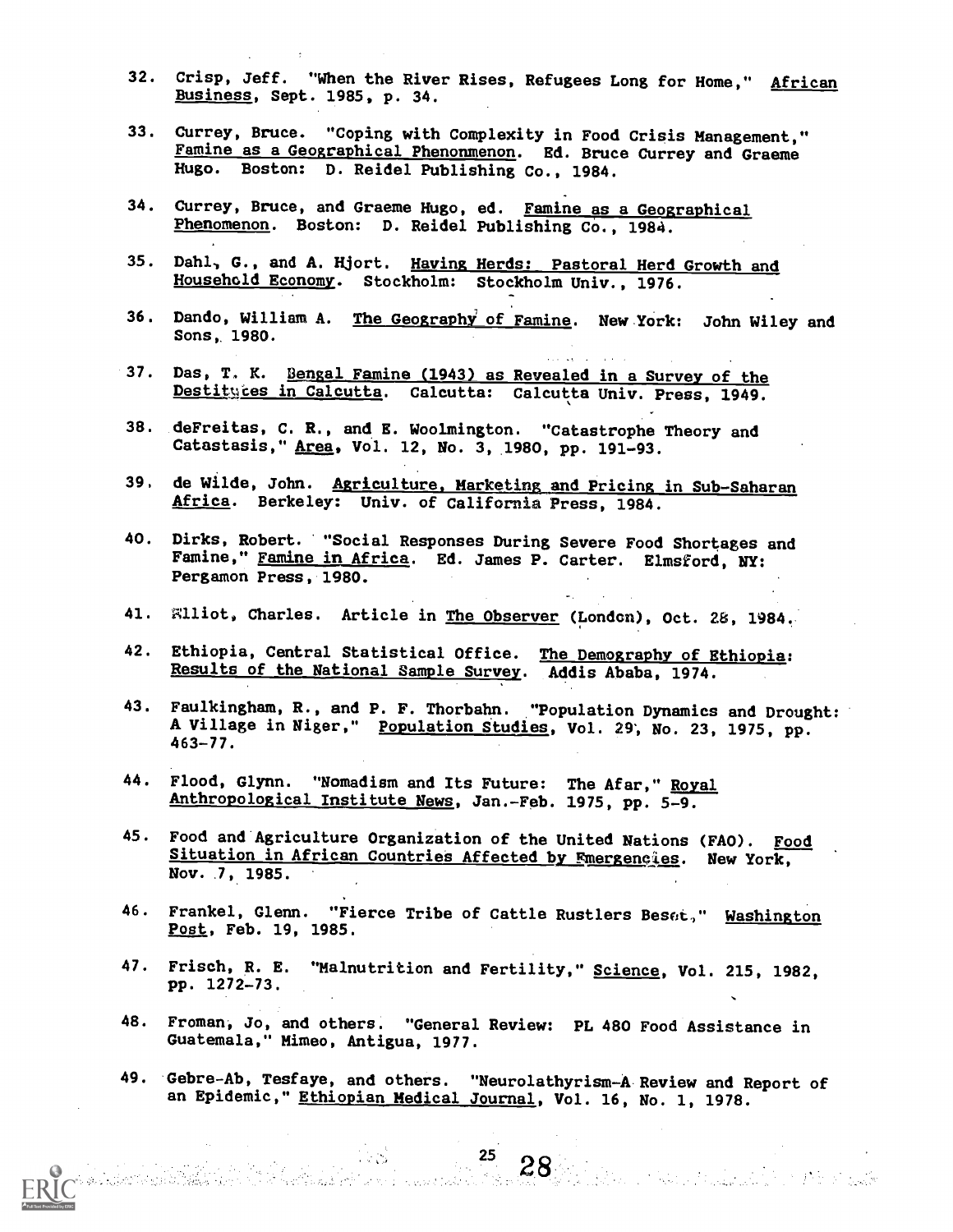- 50. Ghese, Ajit Kumar. Short-Term Changes in Income Distribution in Poor Agrarian Economies: A Study of Famine With Reference to the Indian Sub-Continent. WEPI-6/WP28, Geneva: Intl. Labor Organization, 1979.
- 51. Girl, Jacques. "An Analysis and Synthesis of Long-Term Development Strategies for the Sahel," Mimep, Organization for Economic Cooperation and Development, 1976.
- 52. Glantz, H. H., ed. Drought and Economic Development in Sub-Saharan Africa. Cambridge, England: Cambridge Univ. Press, 1986.
- 53. Greenough, P. R. "Indian Famines and Peasant Victims: The Case of Bengal in 1943-44," Modern Asian Studies, Vol. 14, 1980. pp. 205-35.
- 54. "Famine Mortality, Destitution and Victimisation: Bengal )943-46," Paper presented to Bengal Studies Conference, Iowa City, IA, 1975.
- 55. Griffin, Keith, and John Gurley. "Radical Analyses of Imperialism, the Third World, and the Transition to Socialism," Journal of Economic Literature, Vol. 23, No. 3, 1985, pp. 1089-143.
- 56. Hancock, Graham. Ethiopia: The Challenge of Hunger. London: Victor Gollancz, 1985.
- 57. Holt, Julius. "The Helping Hand," <u>New Internationalist</u>, No. 53, 1977, P. 14.
- 58. Hugo, Graeme. "The Demographic Impact of Famine." Famine as a Geographical Phenomenon. Ed. Bruce Currey and Graeme Hugo. Boston: D. Reidel Publishing Co., 1984.
- 59. Hunter, John, and Carl C. Mabbs-Zeno. "African Land Tenure," Aspicultural Administration, Vol. 23, 1986, pp. 109-22.
- 60. Hussein. A. H. Rehabilitation: Drought and Famine in Ethiopia. African Environment Special Report No. 2, London, 1976.
- 61. India, Famine Commission, Report (and Appendices) of the Indian Famine Commission, 1898, Calcutta.
- 62. Indian Famine Inquiry Commission. Report on Bengal. Mgr. of Publications, Delhi, 1945.
- 63. Jackson, Tony. Against the Grain: The Dilemma of Project Food Aid. Oxford: Oxfam, 1982.
- 64. Jones, William I., and Roberto Egli. Farming Systems in Africa. World Bank Technical Paper No. 27, 1984.
- 65. Langsten, R. "Agricultural Crisis and Short Term Fertility Response in Bangladash." Paper presented to Population Association of America, Philadelphia, PA, 1979.
- 66. Lappe, Frances H., and George Collins. Food First, Beyond the MYth of Scarcity. New York: Ballantine Books, 1979.

an Paris

. The contribution of the contribution of the contribution of  $29\,$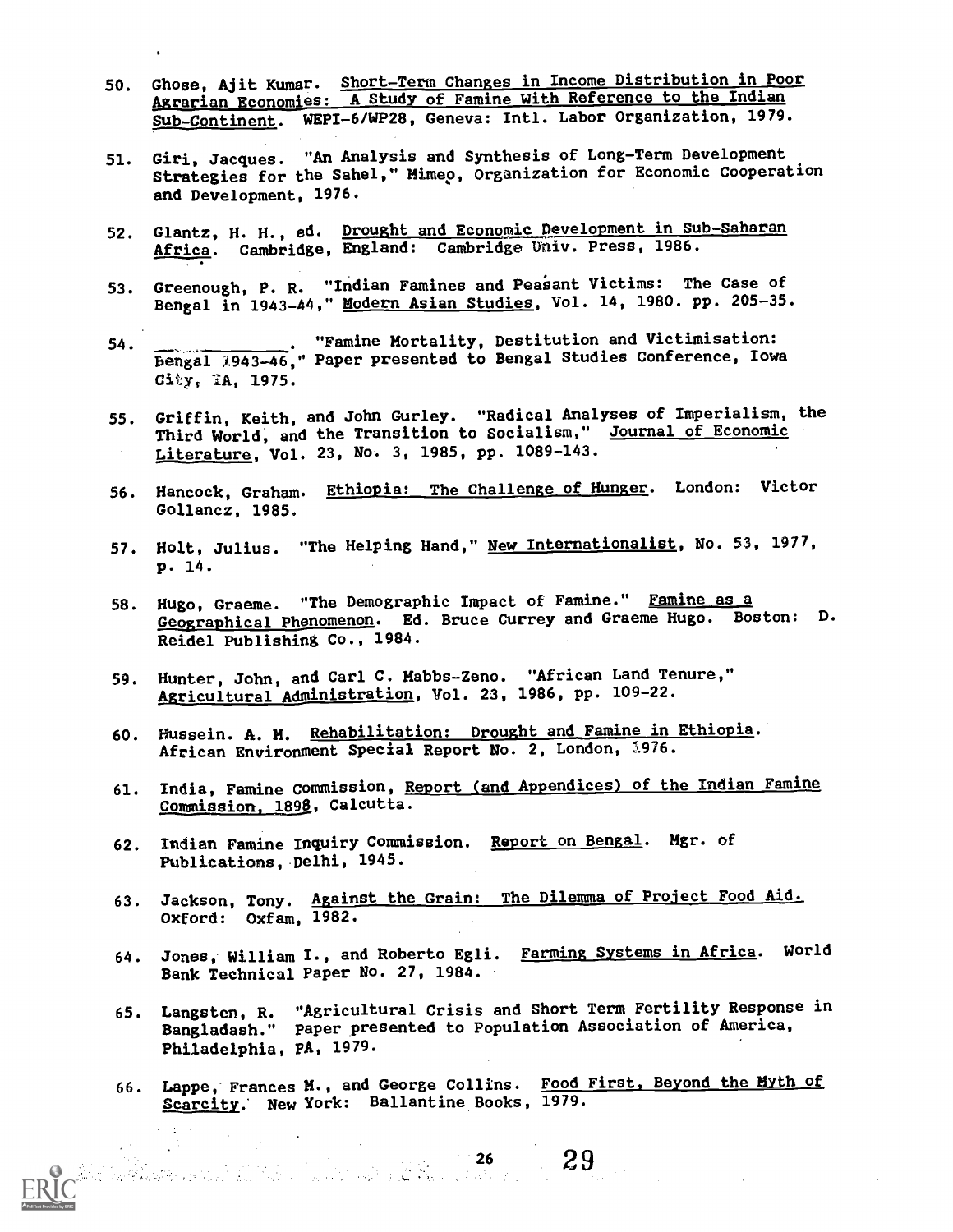- 67. Lateef, Noel V. Crisis in the Sahel. Boulder, CO: Westview, 1980.
- 68. Latremoliere, Jacques. "Food Insecurity Viewed in World Context," Marches Tropicaux et Mediterraneens (Paris), Oct. 25, 1985.
- 69. Laya, D. "Interviews with Farmers and Livestock Owners in the Sahel," African Environment (Dakar), Vol. 1, 1975, pp. 49-93.
- 70. Lemma, Hailu. "The Politics of Famine in Ethiopia," Review of African Political Economy, No. 33, 1985, pp. 44-58.
- 71. Lofchie, Michael. "Political and Economic Origins of African Hunger," Journal of Modern African Studies, Vol. 13, No. 4, 1975, pp. 551-67.
- 72. Lovejoy, P. "Plantations in the Economy of the Sokoto Caliphate," Journal of African History, Vol. 19, 1978, pp. 341-68.
- 73. Mabbs-Zeno, Carl C. "Where, If Anywhere, Is Famine Becoming More Likely?" Paper presented to Global Development Conference, World Academy of Cooperation and Development, College.Park, MD, Sept. 12-13, 1986.
- 74. Malin, K. How Many Will the Earth Feed? Moscow: Progress Publishers, 1980.
- 75. Mallory, Walter H. China: Land of Famine. Freeport, NY: Books for Libraries Press, 1972, originally published 1926.
- 76. Malthus, Thomas Robert. Essay on the Principle of Population as it Affects the Future Improvement of Society, 1798.
- 77. Mandani, Mahmood. "Disaster Prevention: Defining the Problem." Review of African Political Economy, No. 33, 1985, pp. 92-6.
- 78. Manetsch, T. J. "On Food Shortage Forecasting with Emphasis on the South Asia Case," Bangladesh Development Studies, Vol. 5, No. 3, 1977, pp. 349-58.
- 79. Manga, J. Tataw. "A Relief Aid Culture?" West Africa, Sept. 30, 1985, p. 2009.
- 80. Mariam, Mesfin W. Rural Vulnerability to Famine in Ethiopia: 1958-1977. Delhi: Vikas Publishing House, 1984.
- 81. Marty, A. Contribution a la Relance des Cooperatives d' Eleveurs en 6eme et leme Regions du Mali. Paris: IRAM, 1975.
- 82. Matlock, W. Gerald, and E. Lendell Cockrun. "A Framework for Evaluating Long-Term Strategies for the Development of the Sahel-Sudan Region,"  $\overline{A}$ Framework for Agricultural Development Planning, Vol. 1, Cambridge, MA: Center for Policy Alternatives, Massachusetts Institute of Technology, 1974.
- 83. McAlpin, M. B. "Dearth, Famine and Risk: The Changing Impact of Crop Failures in Western India, 1870-1920," Journal of Economic History, Vol. 39, 1979, pp. 143-57.

 $E_{\rm{max}}$ 

 $27 \quad 30$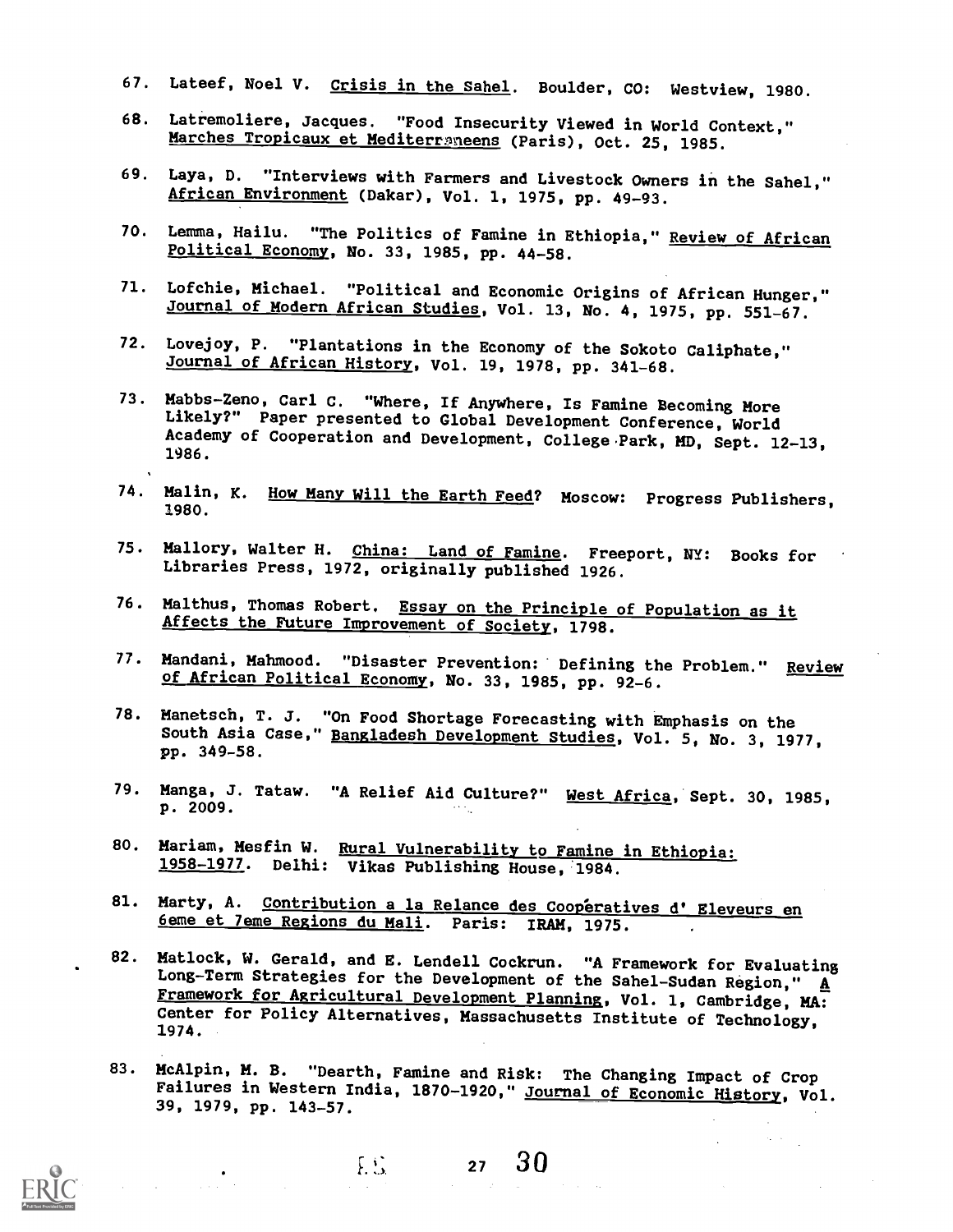- 84. McIntire, John. Food Sesurity in the Sahel, Research Report 26. International Food Poliy Research Institute, Sept. 1981.
- 85. Mehtabunisa, Ali. 'Women in Famine: The Paradox of Status in India," Famine as a Geographical Phenomenon. Ed. Bruce Currey and Graeme Hugo. Boston: D. Reidel Publishing Co., 1984.
- 86. Morrie, Morris D. "What Is a Famine?" Economic and Political Weekly (Bombay), Nov. 2, 1974, pp. 1855-64.
- 87. Mortimore, M. "Famine in Hausaland," <u>Savanna</u>, Vol. 2, 1973, pp. 102-07.
- 88. Mukherji, K. A<u>griculture, Famine and Rehabilitation in South Asia</u>. Santiniketan, India: Visva Baharati, 1965.
- 89. Nicholsen, Sharon. "Historical Climate Changes in Africa." Paper presented at Climatology of African Drought, Department of State, Washington, DC, May 4, 1985.
- 90. Noronha, Raymond. "A Review of the Literature on Land Tenure Systems in Sub-Saharan Africa," ARU-43, World Bank, 1985.
- 91. O'Brien, Jay. "Sowing the Seeds of Famine," Review of African Political Economy, No. 33, 1985, pp. 23-32.
- 92. Overseas Development Institute. Twenty-Five Years in Development. London, 1985.
- 93. Organization of African Unity and Food and Agriculture Organization of the United Nations. Famine in Africa: Situation, Cause, Prevention, Control. Rome, 1982.
- 94. Pankhurst, Richard. "The Great Ethiopian Famine of 1888-1982," mimeo, HSIU, Addis Ababa, Ethiopia, 1964.
- 95. \_\_\_\_\_\_\_\_\_\_\_. "The History of Famine and Pestilence in Ethiopia Prior to the Founding of Gondar," Journal of Ethiopian Studies, Vol. 10, Mo. 2, 1972.
- 96. Parrock, D. W. "Ecosystems and Famine," Ecology of Food and Nutrition. Vol. 1, No. 1, 1978, pp. 17-21.
- 97. Peason, G. "Famine and Female Militancy in India." Paper presented to International Conference on Women and Food, Univ. of New South Wales, Feb. 1982.
- 98. People's Republic of China. Statistical Yearbook. 1985.
- 99. Pike, Clarence E. Famine. Cornwall, Ontario, Canada: Vesta Publications, 1982.
- 100. Protein-Calorie Advisory Group of the United Nations System. A Guide to Food and Health Relief. New York, 1977.
- 101. Publicity Board of Bengal. Famines in India. Calcutta: BG Press, 1933.

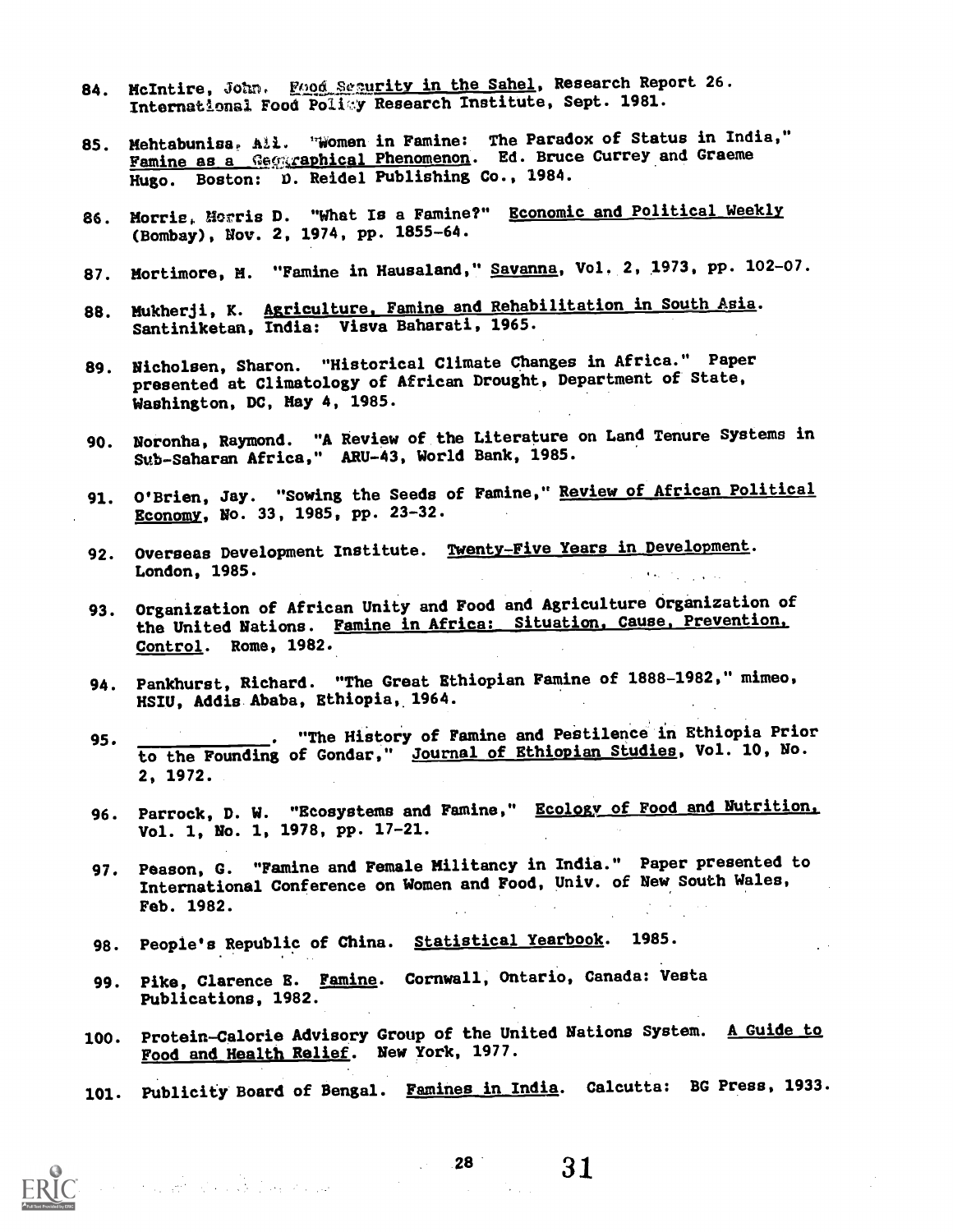- 102. Riding, Alan. "U.S. Food Aid Seen Hurting Guatemala," New York Times, Nov. 6, 1977.
- 103. Rinehart, Robert. "Historical Setting," Nigeria: A Country Study. Washington, DC: American Univ., 1982.
- 104. Ruzicka, L. T., and A. K. H. A. Chowdhury. "Demographic Surveillance System-Matlab," Vital Events and Migration: Volume 4. Report 12, Dacca, Bangladesh: Cholera Research Laboratory, 1978.
- 105. "Sahel Will Suffer Even If Rains Come," Science, May 4, 1984, pp. 467-70.
- 106. Seaman, J., and J. Holt. "Markets and Famines in the Third World," Disasters, Vol. 4, No. 3, 1980, pp. 283-97.
- 107. Seifert, William W., and Nake H. Kamrany. "Summary Report: Project Objectives, Methodologies, and Major Findings," A Framework for Evaluating Long-Term Strategies for the Development of the Sahel-Sudan Region: Volume 1. Cambridge, MA: Center for Policy Alternatives, Massachusetts Institute of Technology, 1974.
- 108. Sen, Amartya K. Poverty and Famines. Oxford: Clarendon Press, 1981.
- 109. Shao, John. "Politics and the Food Production Crisis in Tanzania," Issue, Vol. 14, 1985, pp. 10-24.
- 110. Shapouri, Shahla, Arthur J. Dommen, and Stacey Rosen. Food Aid and the African Food Crisis. FAER-221. U.S. Dept. Agr., Econ. Res. Serv., May 1986.
- 111. Shawcross, William. Sideshow: Kissinger, Nixon and the Destruction of Cambodia. London: Fontana, 1980.
- 112. Sheets, H., and R. Morris. "Disaster in the Desert," The Politics of Natural Disaster: The Case of the Sahel Drought. Ed. M. H. Glantz. New York: Praeger, 1976.
- 113. Shepard, Jack. "Ethiopia: The Use of Food as an Instrmment of U.S. Foreign Policy," Issue, Vol. 14, 1985. pp. 4-9.
- 114. \_\_\_\_\_\_\_\_\_\_. The Politics of Starvation. Washington, DC: Carnegie Endowment for International Peace, 1975.
- 115. Shindo, Eiichi. "Hunger and Weapons: The Entropy of Militarisation," Review of African Poltical Economoy, No. 33, 1985, pp. 6-22.
- 116. Singh, K. S. The Indian Famine of 1967: A Study in Crisis and Change. New Delhi: People's Publishing House, 1975.
- 117. Smil, Vaclav. The Bad Earth: Environmental Degradation in china. Armonk, NY: M. E. Sharpe, 1984.
- 118. Snow, Edgar. The Other Side of the River: Red China Today. New York: Random House, 1962.

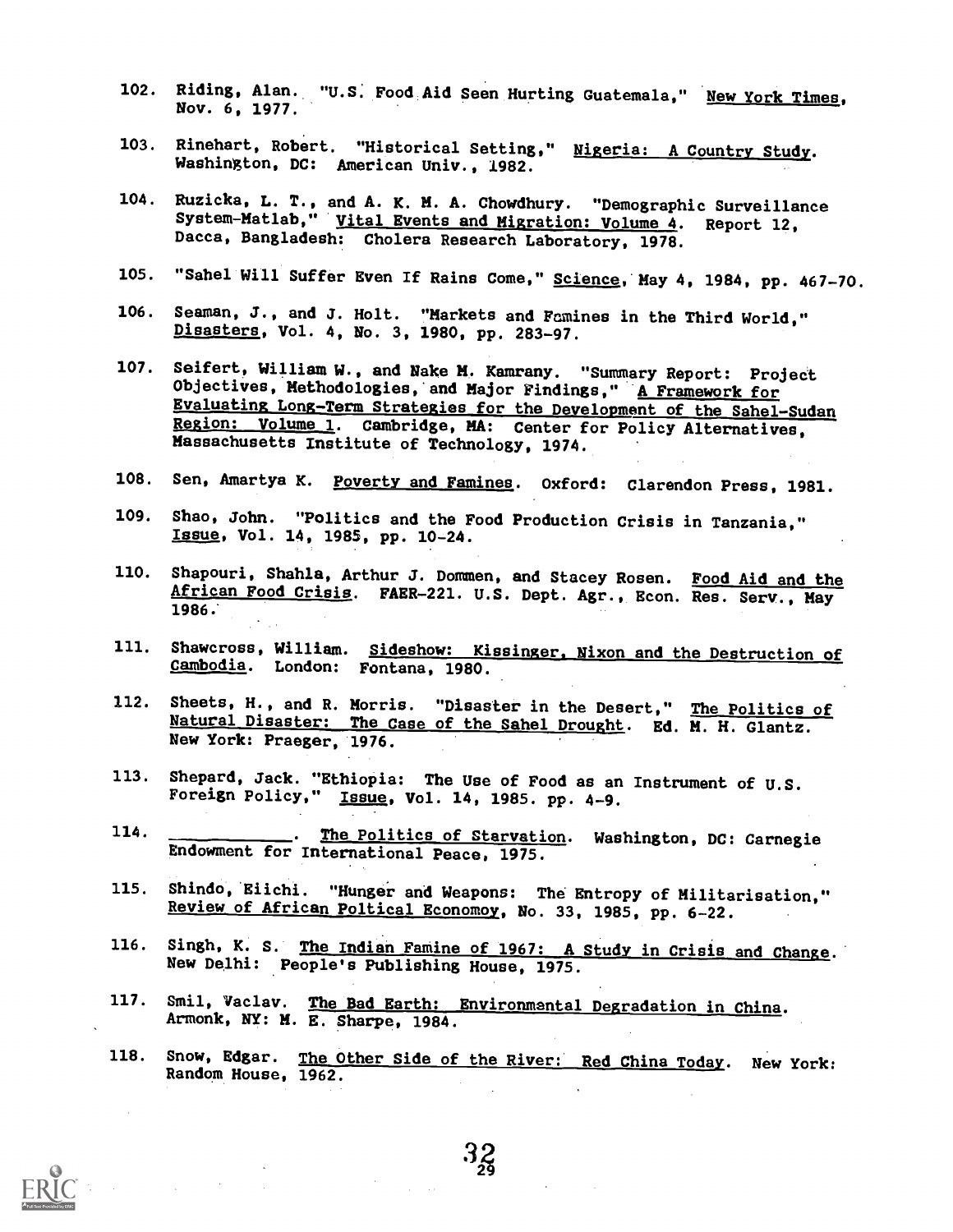- 119. Snow, Robert T. "The Impact of Famine Relief: Unasked Questions in Africa," Famine as a Geographical Phenomenon. Ed. Bruce Currey and Graeme Hugo. Boston: D. Reidel Publishing Co., 1984.
- 120. Sorokin, P. A. Man and Society in Calamity. New York: E. P. Dutton, 1942.
- 121. Stein, Z., and others. Famine and Human Development: The Dutch Hunger Winter of 1944/45. New York: Oxford Univ. Press, 1975.
- 122. Svoboda, Wayne. "Calamity in Mengistu's Countryside," Wall Street Journal, July 20, 1985.
- 123. Tacher, G. "Notes sur la Demographie Bovine au Sahel," Revue de l'Elevage en Medecine Veterinaire en Pays Tropicaux. Vol. 28, Mo. 4, 1975, pp. 547-95.
- 124. Tannehill, I. R. Drought: Its Causes and Effects. Princeton, NJ: Princeton Univ. Press, 1947.
- 125. Timberlake, Lloyd. Africa in Crisis: The Causes, the Cures of Environmental Bankruptcy. Washimgton, DC: Earthscan, 1985.
- 126. Timmer, C. Peter, Walter P. Falcon, and Scott R. Pearson. Food Policy Analysis. Baltimore, MD: Johns Hopkins Univ. Press, 1983.
- 127. Torry, W. I. "Social Science Research on Famine: A Critical Evaluation," Human Ecology, Vol. 12, No. 3, 1984, pp. 227-52.
- 128. Toulmin, Camilla. "Livestock Losses and Post-Drought Rehabilitation in Sub-Saharan Africa," LPU Working Paper No. 9. Addis Ababa, Ethiopia: International Livestock Centre for Africa, 1985.
- 129. Turner, B. A. "The Development of Disasters--A Sequence Model for the Analysis of Disasters," Sociological Review, Vol. 24, No. 4, 1967, pp. 753-74.
- 130. Turton, D., and P. Turton. "Spontaneous Resettlement After Drought: An Ethiopian Example," Disastors, Vol. 8, No. 3, 1984, pp. 178-85.
- 131. U.S. Agency for International Development. Sahel Development Program: Annual Report to the Congress. Washington, DC, 1983.
- 132. U.S. Department of Agriculture, Economic Research Service. World Indices of Agricultural and Food Production, 1974-83. SB-710, July 1984.
- 133. U.S. Department of State. Telegram 12632: Khartoum, Sudan, Sept. 5, 1985.
- 134. Walker, Kenneth R. Food Grain Procurement and Consumption in China. New York: Cambridge Univ. Press, 1984.
- 135. Watkins, Robert. "Sudan's Hidden Tragedy," Africa Report. Nov.-Dec. 1985, pp. 19-21.